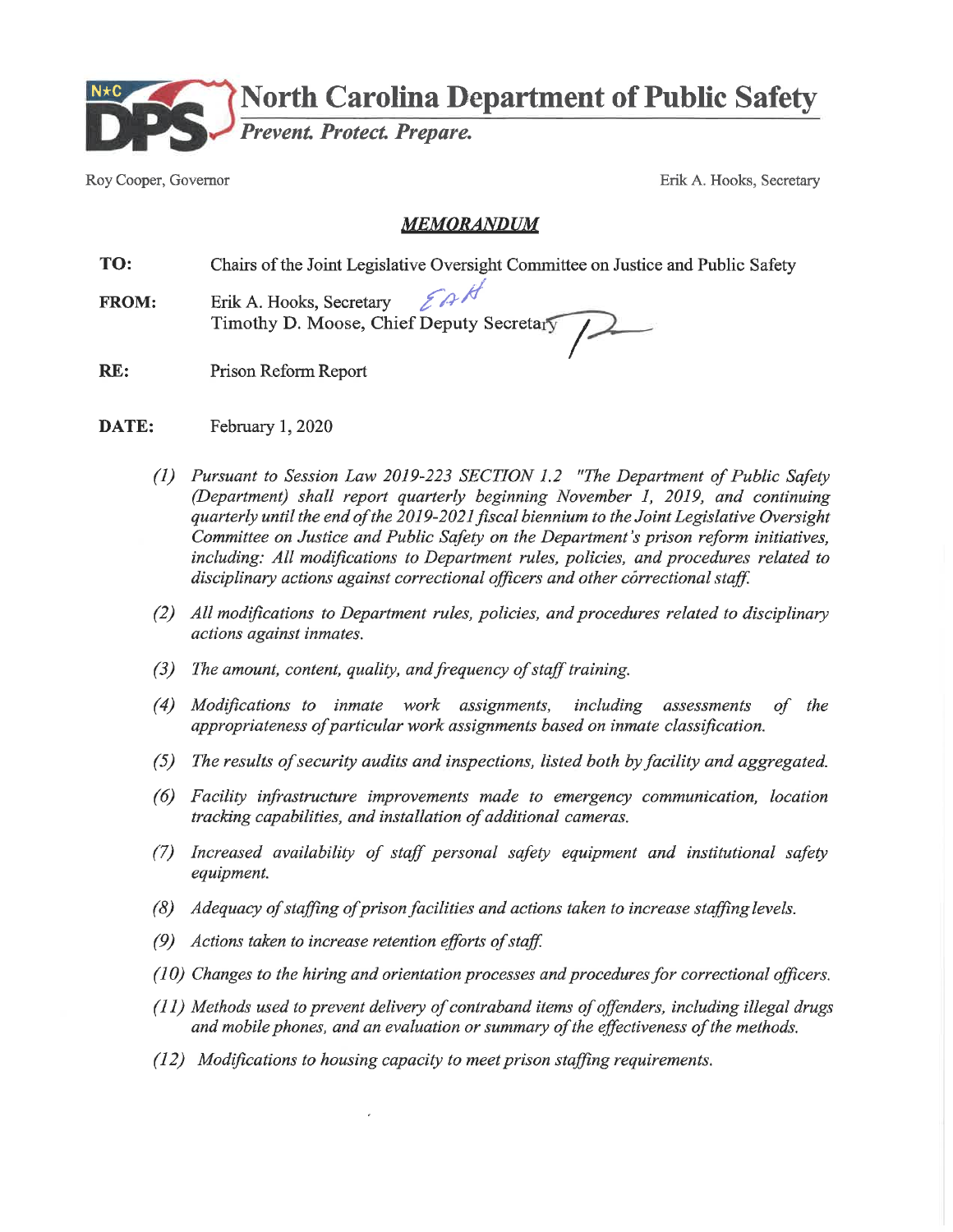### **OVERVIEW**

The Department of Public Safety (DPS) continues its efforts to improve prison security and safety, which benefits agency employees, offenders, and the public. Corrections is a dynamic discipline and constant attention is required to stay abreast of best practices related to security enhancements, and effective offender programming.

Since being named to their respective positions in May 2019, Division of Adult Correction and Juvenile Justice (ACJJ) Chief Deputy Secretary Timothy D. Moose and Commissioner of Prisons Todd Ishee have been assessing Prisons operations and the organizational structure to determine how Prisons can operate more efficiently and effectively. Commissioner Ishee announced a new organizational structure, which includes an assistant commissioner overseeing Prisons operations. The new organizational structure is presented in Exhibit 1.

Commissioner Ishee has visited all prisons since joining the agency. He has also introduced a framework for Prisons management focusing on staff safety and wellness, enhancing rehabilitation, promoting teamwork and aligning mission and vision, which ultimately leads to enhanced public trust and safer communities. On December 2, 2019 and December 16, 2019, Prisons completed Our Road Map to Success - Staff Engagement, Strategic Planning and Leadership Development Workshops with Prisons personnel from all ranks and disciplines.

DPS continues to leverage both internal and external resources to enact prison reform initiatives. Several multi-disciplinary workgroups continue to work on a variety of projects. In addition, DPS continues to seek outside expertise. Senior Executive Advisor Gary Mohr, the current president of the American Correctional Association, has been actively engaged in North Carolina. Mr. Mohr has contributed to the development of key performance indicators to measure successes and opportunities for improvement, and a review of leadership training programs.

DPS leadership also continues to receive input and counsel from its Prison Reform Advisory Board, which has met eight times since its inception. The Board presented its final recommendations to DPS leaders in October 2019.

The Department appreciates and values the support of and collaboration with the General Assembly to fund and enact meaningful reform. Both Chief Deputy Secretary Moose and Commissioner Ishee continue to meet frequently with legislators and other stakeholders regarding Prison Reform efforts.

In response to the specific requirements outlined in S.L. 2019-223 Section 1.2 of the report, DPS provides the following:

#### **(1) All modifications to Department rules, policies, and procedures related to disciplinary actions against correctional officers and other correctional staff.**

Prisons continues to use the Employee Relations System (ERS), an automated centralized disciplinary/investigation system developed to track staff job performance and personal conduct issues in the workplace.

DPS continues to follow the Office of State Human Resources (OSHR) Disciplinary Action Policy, most recently revised and effective Oct. 1, 2017.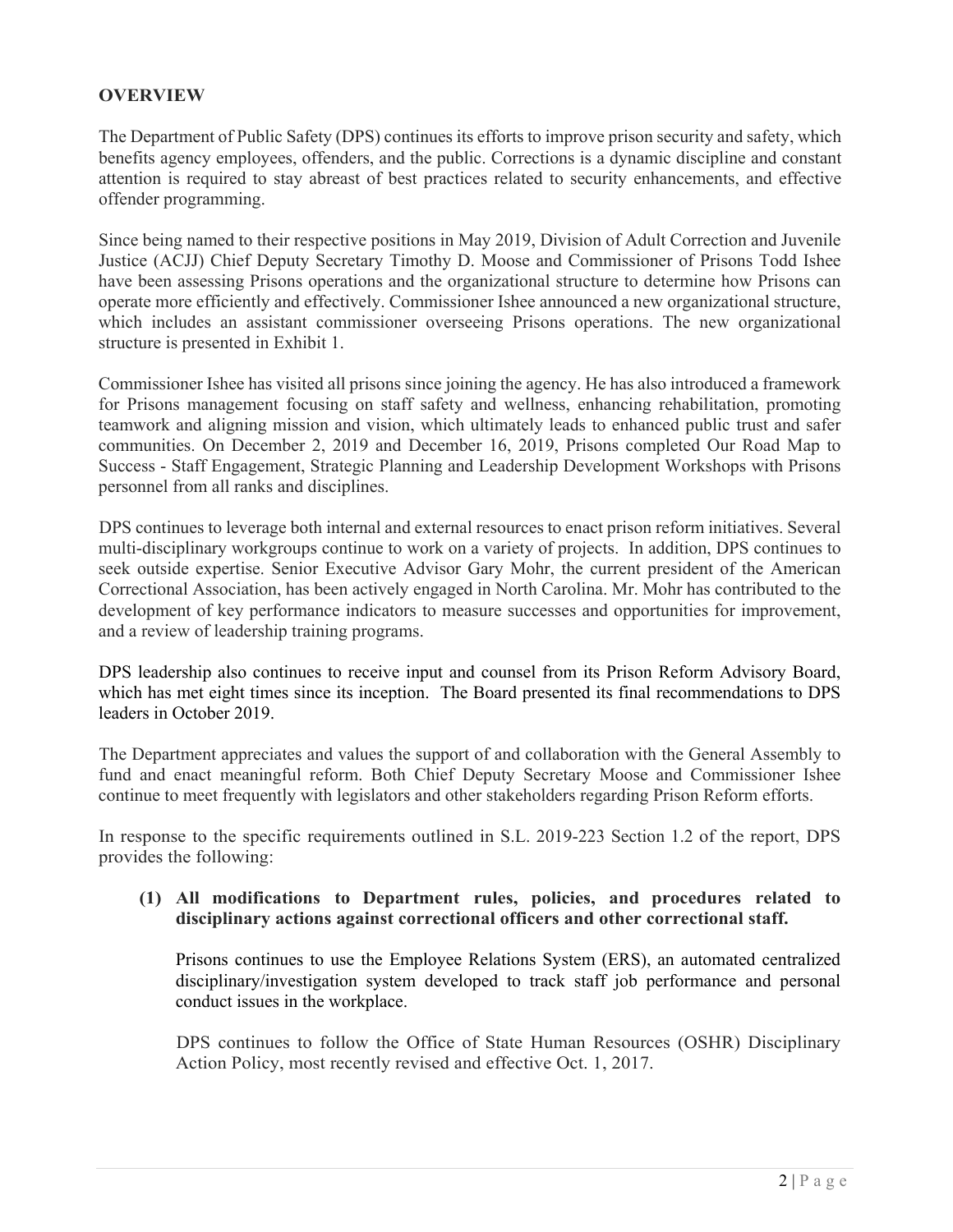#### **(2) All modifications to Department rules, policies, and procedures related to disciplinary actions against inmates.**

The Department previously reported on policy changes related to disciplinary actions against offenders who violate prison rules. As reported previously, offenders found guilty of an assault on staff resulting in serious injury will have visitation suspended for a minimum of  $12 - 24$  months. A review will be conducted after the initial 12 months to determine if restoration of the visitation privilege is warranted, based on the offender's behavior. Once visitation privileges are restored, only non-contact visits will be allowed for the remainder of the offender's period of incarceration. Offenders will also be placed in a Rehabilitative Diversion Unit (RDU) after serving a minimum of 12 months in restrictive housing for control purposes. Additionally, offenders will be considered for out-of-state housing, and will forfeit current and future good, earned, and merit time. As of January 14, 2020, heightened sanctions have been applied to nine (9) offenders with two (2) of those offenders being transferred out of state to neighboring state's correctional agencies for long term restrictive housing.

The Department continues to review existing policies to determine if additional modifications may enhance the safety and security of facilities. Seventy-six policies have been reviewed, modified and re-issued since January 2018. This includes policy changes to the Prisons Policy and Procedure Manual, Security Manual and Health Services Manual.

#### **(3) The amount, content, quality, and frequency of staff training.**

Prison employees receive training on various topics throughout the year, beginning with New Employee Orientation during their first week of employment. In their second week of employment, all new correctional officers and case managers begin a six-week, 220-hour Basic Correctional Officer Training (BCOT) program, which is taught by Office of Staff Development and Training (OSDT) certified instructors. The BCOT program was modified in 2018 and, after receiving provisional approval from the N.C. Criminal Justice Education and Training Standards Commission (CJETS) in November 2018, OSDT began teaching the new six-week curriculum in January 2019.

From July 1, 2019 to Sept. 30, 2019, OSDT began 23 classes with a capacity to train 614 students. During those three months, 28 classes graduated with a total of 477 students successfully completing basic training. In the first nine months of 2019, 973 students graduated basic training.

In November 2019, Prisons rolled out a revised hiring and expanded training program for newly hired certified staff. All certified staff are now required to attend and successfully complete a three-day, structured Pre-Basic Training curriculum in advance of attending COBT. During this time, these staff are engaged in various training activities that should improve their knowledge and better prepare them for their career with Prisons. Under the new program, new-hire certified staff attend COBT after completing the traditional New Employee Orientation (NEO) and the new mandatory Structured Pre-Basic Training.

OSDT is preparing to deliver 40 hours of basic training to noncertified staff who have offender contact, to include medical, maintenance, and Correction Enterprises employees. The training will include topics such as situational awareness, control restraints and defensive techniques, gangs, and communication skills. This course was developed through the work of staff from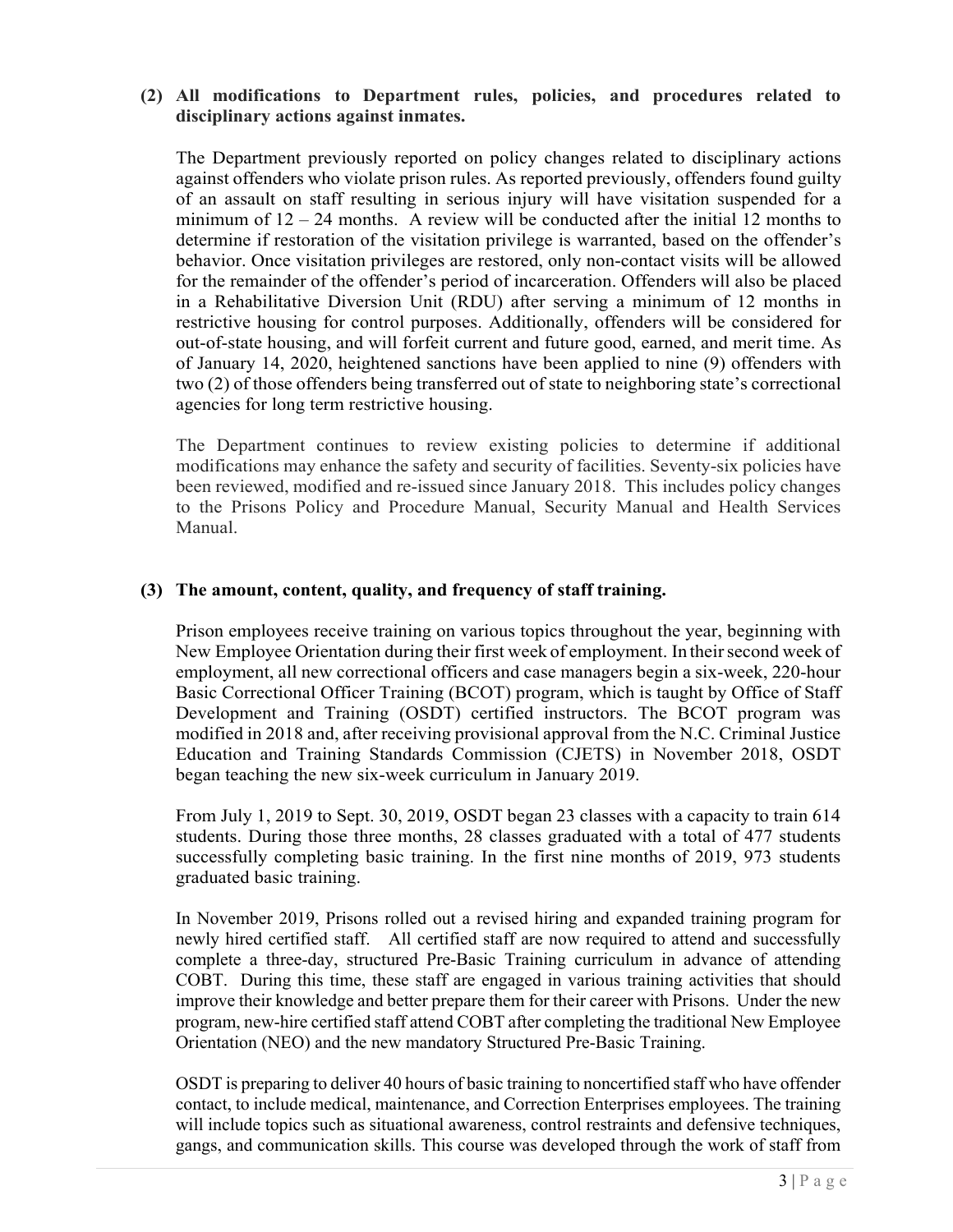across Adult Correction and is designed to increase staff safety and awareness when dealing with offenders in a correctional environment. An initial class will be held in Fall 2019, with full implementation planned in early 2020.

OSDT is currently partnering with four community colleges located near prison facilities with high vacancy rates. The goal of this partnership is to provide additional training slots for new correctional officers whose employment may otherwise be delayed pending enrollment into training in other OSDT classes. DPS Human Resources is targeting recruitment efforts near and around these facilities to help ensure enough new recruits are available to fill the newly added training slots. On an annual basis, both certified and non-certified employees complete 40 hours of in-service training on various topics such as firearms recertification, control restraints and defensive techniques, bloodborne pathogens, fire safety, and maintaining professional boundaries. In-service training for certified Prisons staff is provided by instructors at community colleges in geographic proximity to prison facilities through formal cooperative agreements.

Supervisory training for front-line supervisors, mid-level managers, and prospective agency leaders is conducted by OSDT. First Steps for first-line supervisors and Peak Performance for mid-level managers are week-long courses. The Correctional Leadership Development Program (CLDP) is a year-long class designed to prepare staff for executive-level leadership in the agency, which culminates with a capstone group project. A new CLDP class began on Sept. 26, 2019 with 24 participants.

Expanding supervisory training continues to be a priority, with additional front-line supervisor and mid-level manager classes scheduled by OSDT. Twenty employees are currently enrolled in the pilot offering of Credible Leadership, a new online program developed in partnership with Wake Technical Community College and the International Academy of Public Safety. The course, hosted by Wake Tech, is offered at no cost for certified staff and is designed to be delivered in three phases. Ultimately, the course will help to reinforce and enhance the leadership lessons learned in traditional classroom environments.

Prisons developed and implemented a training titled "Prisons - New Managers Orientation." This training is designed to connect new facility heads with support section contacts such as administrative services, offender classification and population management, human resources and the general counsel's office. It is a 30-hour training conducted over four days. Since implementation in March of 2019, 18 newly promoted wardens have completed the orientation.

In addition to OSDT and Prisons management, DPS Human Resources conducts training on various topics including interviewing, mediation, and diversity. Appendix A provides a summary of training classes, hours, and number of students from October 1, 2019 to December 31, 2019.

### **(4) Modifications to inmate work assignments, including assessments of the appropriateness of particular work assignments based on inmate classification.**

As noted in previous reports, a new policy regarding offender job assignment was approved in October 2018. The policy formalizes actions taken by the Secretary immediately following the tragedy at Pasquotank Correctional Institution, regarding assignment of offenders to Correction Enterprises and incorporates other changes.

Offenders who are qualified to fulfill the essential functions of a job and who are assigned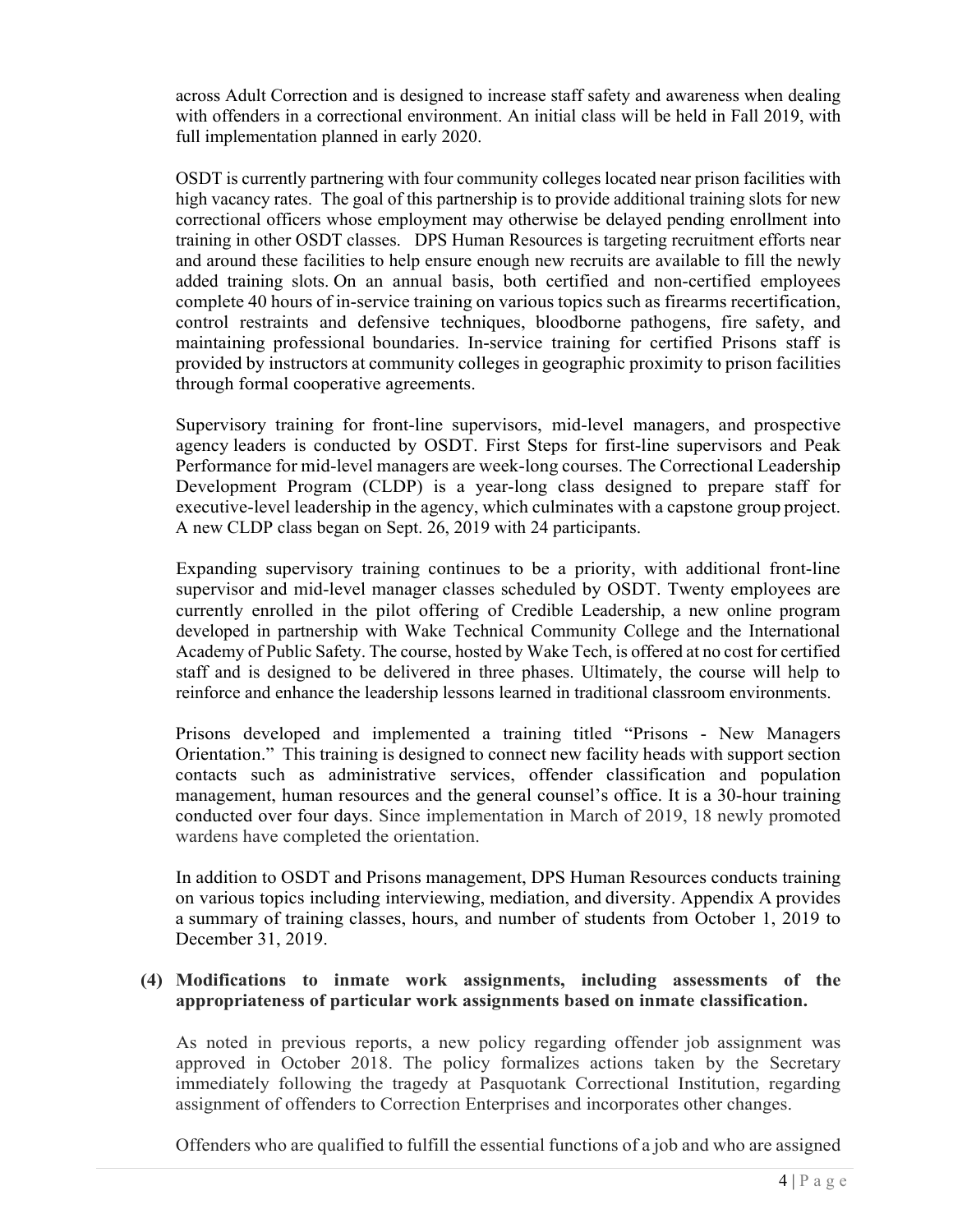a job may not refuse the assignment. An offender's refusal may result in disciplinary action. The institution head may refuse an assignment to any offender based on Security Precaution Factors (SPF) or who, in the judgment of the institution head, constitutes a serious threat to the safe, secure and orderly operation of the facility.

Revisions to the Offender Assignment Manual are approved and will be made available to facility staff. The manual and associated forms are expected to be posted in the fall/winter of 2019. Training will occur during the first quarter of 2020. In addition, the offender custody classification instrument is being revalidated. Programming changes to the offender computer system are underway and an internal workgroup is developing training for staff. The National Institute of Corrections is providing technical assistance for the revalidation process.

#### **(5) The results of security audits and inspections, listed both by facility and aggregated.**

Following the 2017 incidents at Bertie and Pasquotank, safety and security assessments were conducted at all Correction Enterprises operations, all close custody facilities, and major medium custody facilities throughout the state. Assessments were based on Prisons policy and facility standard operating policies and were conducted by an independent group of former correctional professionals with explicit knowledge of prison operations. After receiving the assessments, Correction Enterprises and Prisons staff worked collaboratively to implement corrective action and prioritize plans for other needed actions such as adding cameras. Standard operating procedures (SOP) for Prisons and Correction Enterprises security practices were consolidated into a single SOP at prisons where Correction Enterprises plants are located to ensure consistency and uniformity in policy application.

In January and February 2019, security compliance auditors from the Prisons Security Accountability Section conducted reassessments to determine compliance with previously identified deficiencies and identify any new concerns. The security compliance auditors' reviews are separate and independent from unannounced security audits.

A centralized security accountability section created within Prisons in December 2017 and consists of 16 security compliance auditors. In February 2018, the National Institute of Corrections trained 24 staff to conduct security audits using a standardized audit tool. Following the NIC training, Prisons staff used the NIC model to develop a new security audit tool, which contains 336 standards, and updated policy regarding security standards.

Since January 2019, the security accountability section has conducted 55 unannounced security audits and corresponding follow ups at all NCDPS Prisons. Audit findings are recorded in a formal report. Any deficiencies and/or best practices are communicated in writing and during daily verbal debriefs. Non-emergency deficiencies are required to be corrected within 45 days. Any major life/safety findings must be corrected immediately.

Regional inspections, focused on general operational functions and sanitation, continue to be conducted annually under the guidance of Prisons regional staff.

*As noted in previous reports, pursuant to G.S. 132-1.7, results of security audits and inspections are not public records, and therefore, are not included in the quarterly prison reform legislative reports.*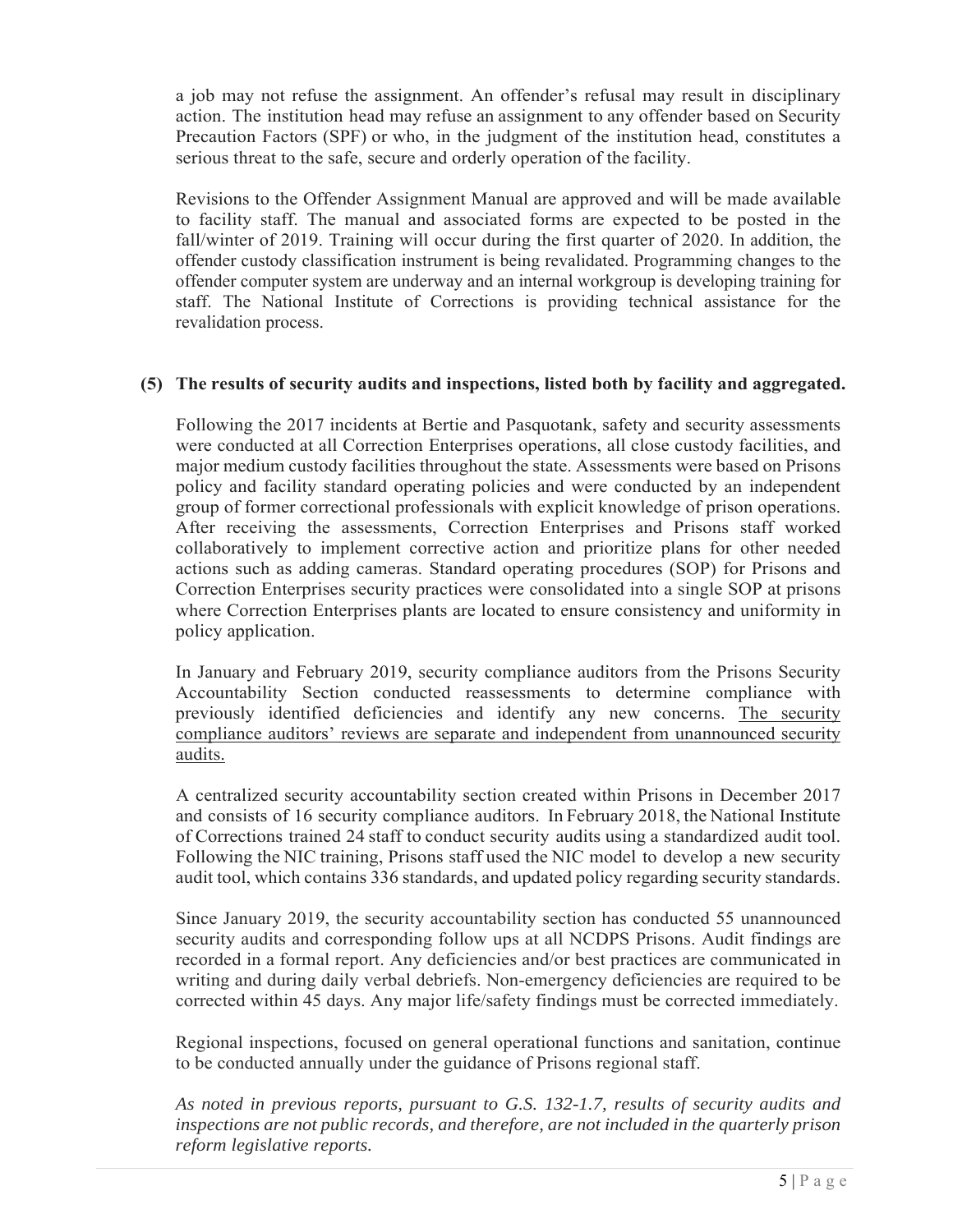**(6) Facility infrastructure improvements made to emergency communication, location tracking capabilities, and installation of additional cameras.**

The Department is working to upgrade its security infrastructure and technology on several fronts:

#### **Man-Down Technology**

DPS continues to work toward deployment of personal alarm "man-down" technology through Prisons' existing radio network. The DPS Radio Communication team is upgrading Prisons' radios to new Next Generation Digital Narrowband (NXDN) radios for a statewide trunking system to provide more secure and comprehensive coverage than the current system. A trunking radio system is a computer-controlled network that connects users to available channels.

DPS initially identified three facilities to pilot the personal alarm pinpoint "man-down" technology, and now has demonstration capability at one of those locations. Acknowledging ongoing challenges with prisons infrastructure at various facilities and the need to coordinate this effort with ongoing IT projects, the agency is shifting its focus to deployment of an emergency radio frequency communication feature by adding additional functionality to the existing radio network. There is currently physical infrastructure to support this functionality at 20 facilities.

When activated, this system will enable any radio user in a facility to trigger an emergency alarm that opens a communications channel to every other radio in the facility. As programmed, the alarm will also notify the central monitor in the Control Room of the name of the user initiating the alarm. This implementation stage does not include pinpoint location, or Asset Tracking, because that application requires Bluetooth or Wi-Fi infrastructure that is not currently available in the prison facilities. The system is slated to be operational on February 28, 2020.

The agency is currently testing a second model of location-based services through the use of Wi-Fi technology at one prison. Once a Wi-Fi solution is installed and demonstrated, Prison leadership will make a final determination regarding which technology and associated infrastructure best support a man-down system statewide.

#### **Cameras**

DPS Central Engineering and Prisons Facility Maintenance staff are coordinating efforts to design, purchase, and install additional high definition cameras to enhance camera surveillance within prisons. Since April 2017, nearly 2,000 cameras have been installed, including 225 between October 1, 2019 and December 31, 2019. DPS secured funding through a special \$1.5 million reallocation from the Office of State Budget and Management in January 2018, and over \$5 million in funds from the General Assembly to install more than 3,000 additional cameras. To date, approximately \$1,337,000 of the \$1.5 million allocation and \$2,045,000 of the \$5 million allocation has been spent on camera projects.

Construction began on camera projects at five sites in the third and fourth quarters of 2019. Once completed these five sites will result in the addition of 646 cameras at a cost of \$907,000.00. An additional four projects are scheduled to begin in the first quarter of 2020.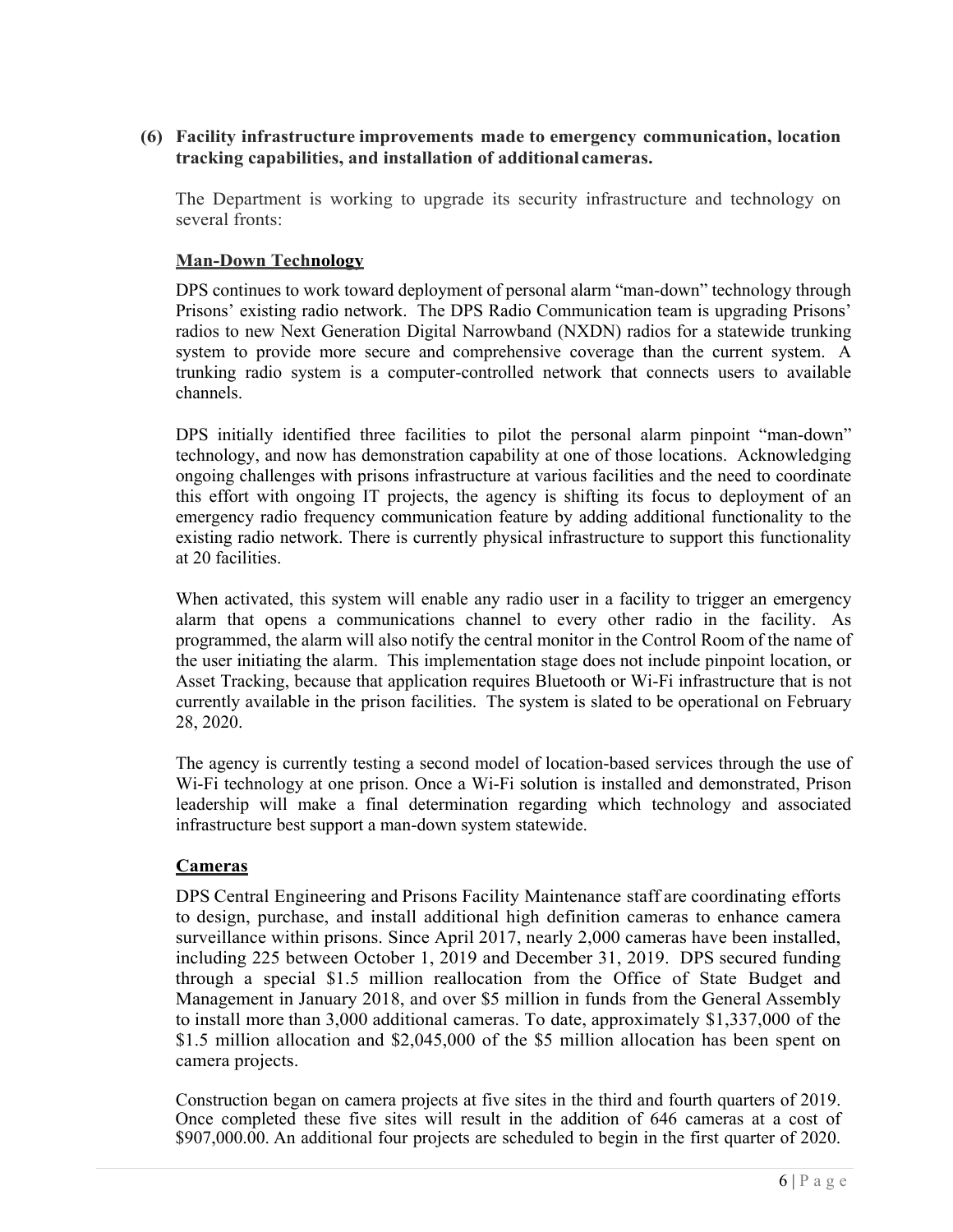These four new projects will result in the installation of 690 cameras at a cost of \$860,000.00. As reported previously, DPS is actively working on multiple strategies to install the funded cameras. DPS' installation strategy includes hiring temporary staff to work alongside maintenance staff as a force multiplier for the project. However, the state salary scale, and the demand for tradespeople in the community due to economic growth and hurricane recovery have hampered DPS' ability to hire the needed workers.

### **(7) Increased availability of staff personal safety equipment and institutional safety equipment.**

The agency continues to review and consider what personal and institutional safety equipment provides the greatest enhanced security to its staff.

### **Safety Package**

Prisons instituted and distributed a consistent safety package including: batons, radios, and increased concentration OC pepper spray, for certified staff across all facility security levels. This includes custody staff and programs staff. Final distribution of items was completed in February 2019. Since December 1, 2017, more than 9,500 radios have been purchased to replace old radios still in service. An additional 10,000 radios have been ordered to distribute to staff. Non-certified staff, such as maintenance, medical, and Correction Enterprises, were approved to carry OC pepper spray upon completion of training. More than 4,000 non-certified staff were issued safety whistles as a method to alert other staff for assistance when no other means of communication, such as radio or telephone, is available.

### **Stab-resistant Vests**

Prisons has provided stab resistant vests for its employees. Procurement of both new and replacement vests is underway. Prisons has also provided polo style uniform shirts to custody staff at facilities that are 68% or more non-air conditioned. Staff have responded favorably to the polo style shirts which improve comfort when paired with the vest.

#### **Tasers**

A pilot program is underway for the use of Tasers, when warranted, by custody supervisors at four close custody facilities: Maury, Scotland, Marion, and Pasquotank. Policy regarding appropriate use of Tasers is in place, and staff approved and trained to carry Tasers are equipped with this additional security tool at all four pilot locations. Prisons management has purchased and deployed 268 additional Tasers at Bertie CI, Alexander CI and Tabor CI. Tasers are currently on order for the remaining three (3) close custody facilities.

#### **Institutional Safety Equipment**

Portable towers that span 14 feet were ordered for nine close and medium security facilities. The towers will improve safety and security on facility offender recreation yards and other areas as needed through an elevated, unobstructed aerial view of the area. Towers have been delivered and training is complete. The DPS Safety Office has issued safety protocols for the towers' use. Appropriate polices and trainings are under development to address the safety requirements. In May 2019, Prisons provided Naloxone (Narcan) to all 55 facilities for use by custody staff. A corresponding policy and training module were implemented to provide procedural guidelines and training related to the proper use of the medication during emergent overdose, or exposure events.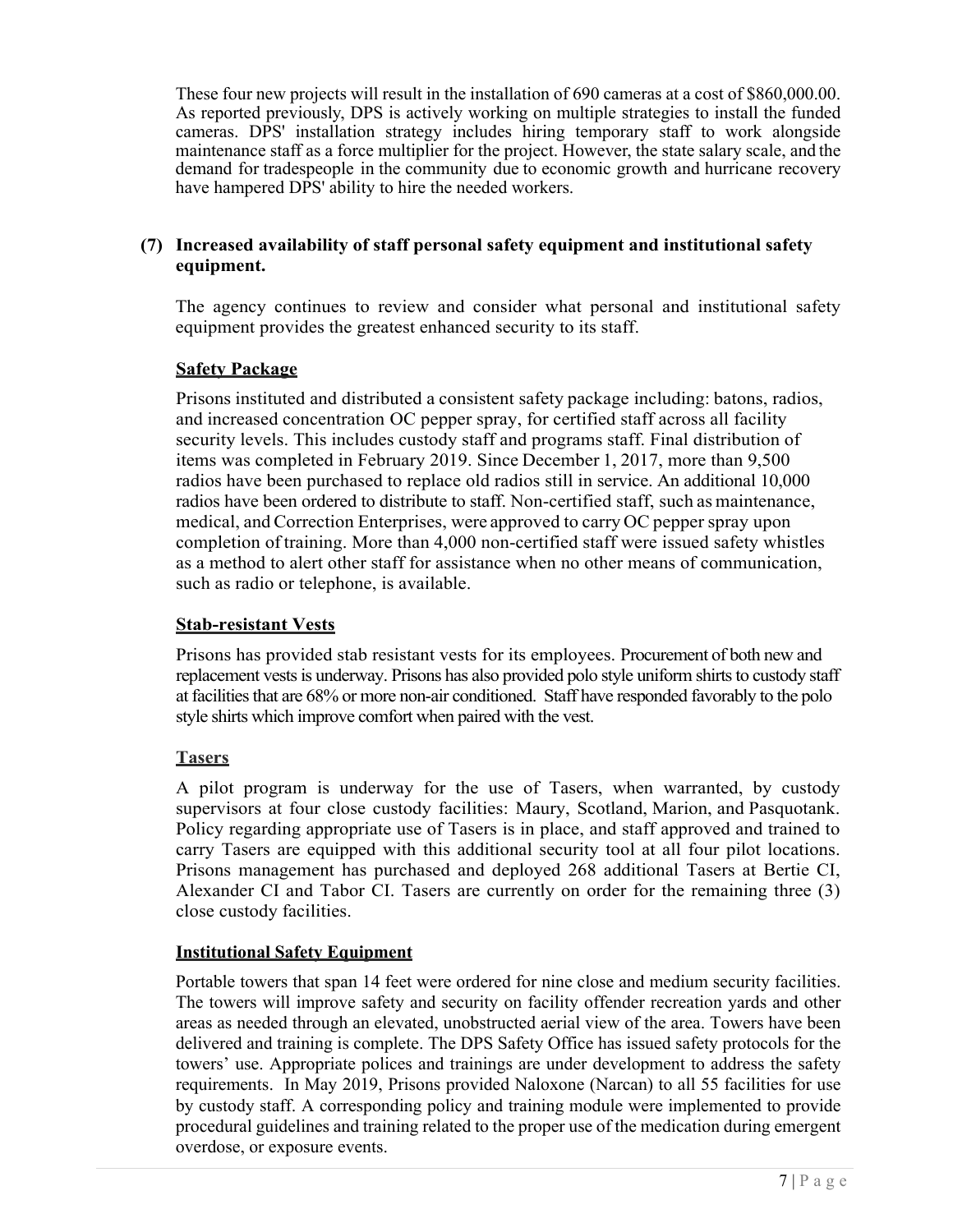*See section 6 for discussion on installation of man-down technology and additional cameras.*

## **(8) Actions taken to increase retention efforts of staff.**

Retention is key to stabilizing the prisons workforce. Retention initiatives include:

- Implementation of legislatively enacted salary increases is anticipated to improve retention. All Prisons employees received 2.5% salary increases, effective July1, 2020 and received five days of additional bonus leave.
- In addition, employees at 13 facilities received monthly salary supplements for highneed facilities, based on criteria set by the General Assembly. Supplements for July, August and September were paid in the October 2019 paycheck. After October, supplemental payments will be made each month, paid a month in arears.

There are three levels of salary supplements:

- **Level 1 Facilities -** vacancy rate of at least 20% for all positions for at least 12 months from July 1, 2017 - June 30, 2019. They will get \$2,500 per year, divided monthly in their paychecks. Those facilities are Caledonia, Caswell, Franklin, Anson, Neuse, Orange, Pasquotank, Swannanoa, and Tyrrell.
- **Level 2 Facilities -** vacancy rate of at least 25% for all positions for at least 12 months from July 1, 2017 - June 30, 2019. They will get \$5,000 annually, divided monthly in their paychecks. Those facilities are Bertie, Hyde, and Warren.
- **Level 3 Facilities -** vacancy rate of at least 30% for all positions for at least 12 months from July 1, 2017 - June 30, 2019. They will get \$7,500 annually, divided monthly in their paychecks. Polk is the only facility that qualified for that payment.
- Development of Prisons Career Pathways, which includes assessing and analyzing Prisons supervisors' knowledge, skills and abilities in order to meet current and future leadership staffing needs. The project goals are to establish the prisons profession as a career of choice, to develop strategies to retain leaders, and to prepare prison staff for future promotional opportunities. Approximately 1,700 Prisons supervisors participated in a survey between August 21 and September 6 to identify leadership competencies for various of levels within the organization. Survey results will be used to develop training programs for each level of supervisor.
- Improving internal communication and sharing additional information with employees is also a priority. Prisons management initiated a weekly publication called "Prisons News You Can Use" to provide regular and relevant updates to staff. The messages have been well-received and generated positive feedback.
- Establishment of a Facility Enhancement Fund, from revenues generated through Correction Enterprises, to provide facilities an annual allocation ranging from \$1,000 to \$3,000 to develop programs and activities to increase morale and enhance personal and professional development among correctional employees. Some facilities are providing small commemorative items such as a North Carolina flag coaster, logo-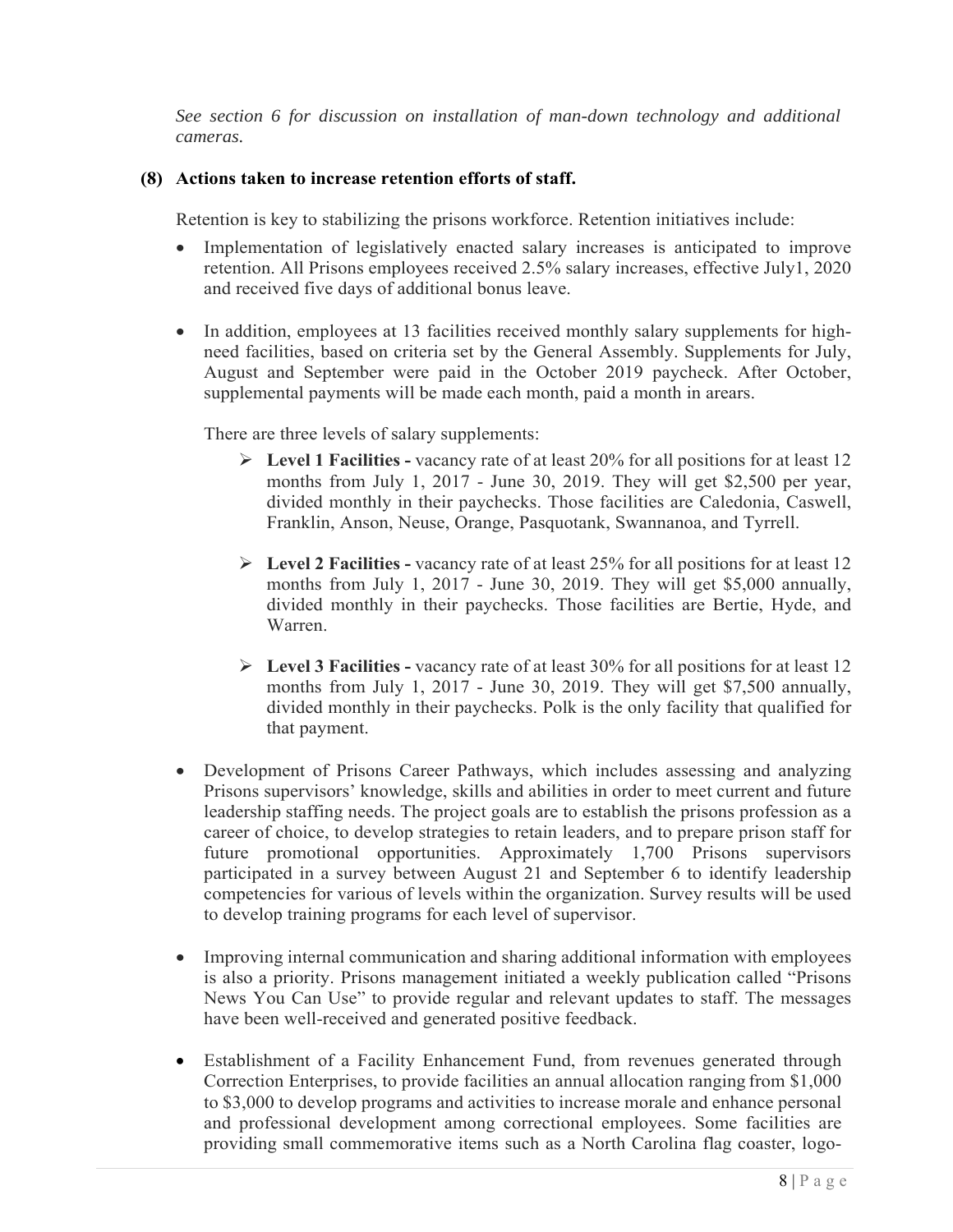engraved pens, and facility travel mugs or tumblers as tokens of appreciation. Feedback received from facility management is positive regarding the impact on employee morale.

- Implementation of an Employee Recognition Program to honor Prisons employees for exemplary service on the job and in the community. *As noted previously, in February 2019, 12 staff received the 2018 Employee of the Year awards in various categories during a statewide recognition event.* Prisons is scheduled to present the 2020 awards during the February 2020 statewide wardens meeting.
- Development of a Field Training Officer (FTO) program to mentor new correctional officers after they complete Basic Correctional Officer Training. *See section 10 for a discussion of the FTO program.* A new program is under development, which focuses on mentoring the Correction Sergeant. The program will be titled, Field Training Sergeants Program.
- Development of an Integrative Behavioral Health Services program to address the mental health needs of employees who suffer work-related primary and secondary victimization, or stress arising out of critical incidents, or their ongoing dangerous work environment. Funded through a two-year grant from the Governor's Crime Commission, the program will employ behavioral health professionals deployed throughout the state in correctional and law enforcement settings. Total budget for the program is \$4.3 million, including federal and state funds. The program will be integrated with the current Employee Assistance Program, as well as existing DPS peer-to-peer outreach programs. Recruitment for the program director has been challenging. Once the program director is hired, recruitment for clinical staff who deliver program services to employees will begin. The goal is to deliver program services to employees by June 30, 2020.

#### **(9) Adequacy of staffing of prison facilities and actions taken to increase staffing.**

Recruiting and retaining staff across multiple disciplines continues to present challenges for Prisons, as well as other sections within DPS and state government. The statewide vacancy rate for correctional officers was 16.63% in December, 2019, this is 2.85% reduction when compared to the last quarter (July - September). The number of correctional officer applications received for the reporting period was 2,928, which is a 20% increase over the same period in 2018.

One of the most important ways the agency tries to ensure adequate levels of staff in prisons is the daily review of offender population in relation to the number of staff at each facility. Dynamic population management techniques are critical to identify where offender populations can be shifted to promote higher staff to offender ratios.

*See section 12 for a more detailed description of offender population management strategies related to staffing levels.* 

#### **Recruitment**

As reported previously, a recruitment team within the DPS Human Resources office was established in March 2018 to increase recruitment of correctional officers, and to build on previous recruitment initiatives. The unit has eight full-time recruiters deployed across the state. Recruiters have participated in more than 1,270 events during the 2019 calendar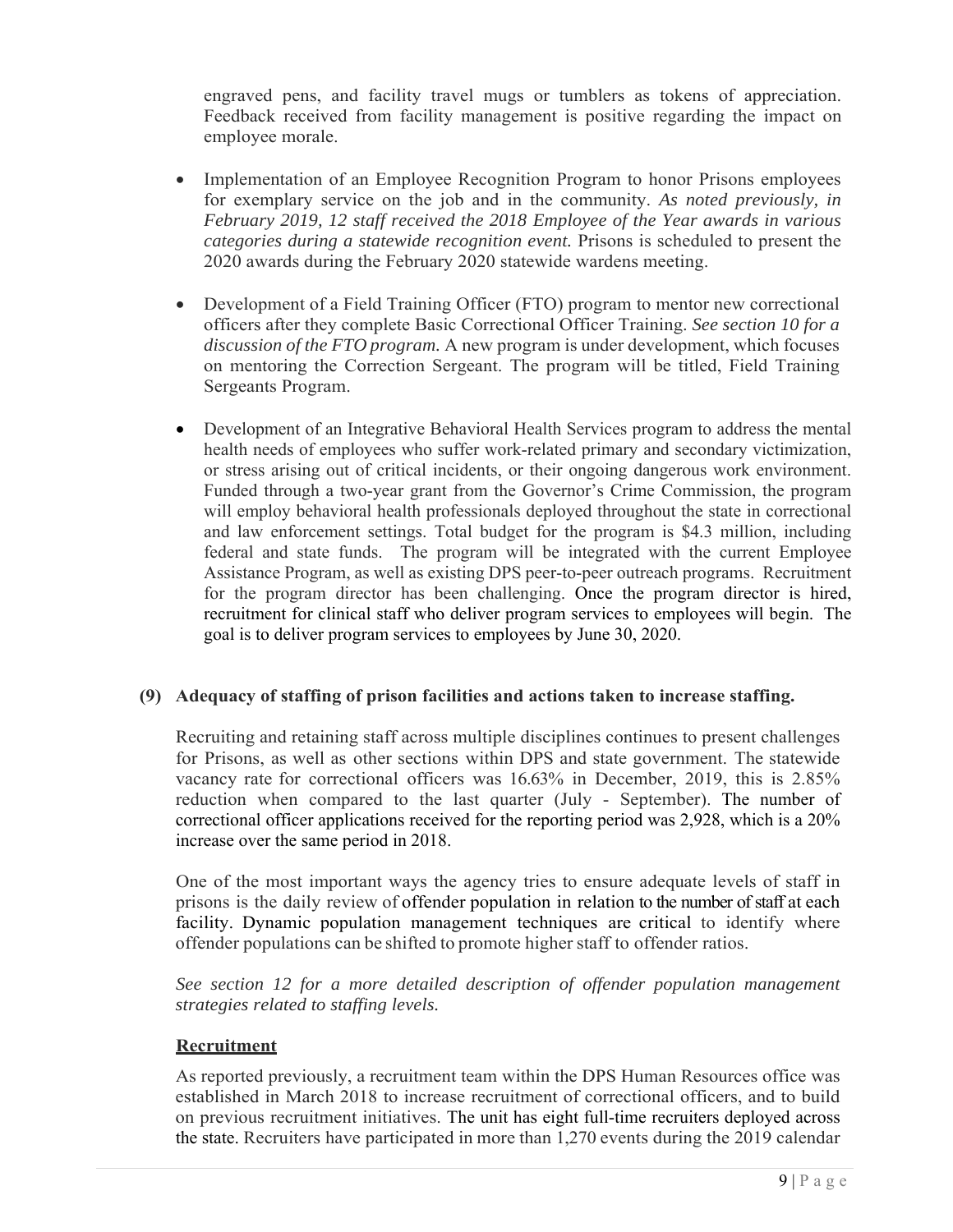year including 394 between October 1st and December 31st. Recruiters have reached out to nearly 11,000 potential applicants during this reporting period to provide information on DPS job opportunities, and to assist them with the application and hiring process.

Recruiters have developed plans for "one day hiring events." The events are held on site at high need prison facilities, or in a regional area within commuting distance of several facilities. Applicants will have the opportunity to tour a facility, ask questions, apply, interview, have background checks performed, have a psychological assessment conducted, and go to a nearby medical facility for a medical exam, drug screen and TB test - potentially, all in one day. The first of these events was held at Polk CI on Saturday, November 2, 2019. Nearly 100 potential applicants attended this event and after touring the facility were processed as potential CO employees. Of the 50 applicants still under consideration, 22 have been hired, and 28 are still in process. Lessons learned from this event will be used to improve the process for future events in 2020. The CO vacancy rate at Polk has been reduced from 29% in September to 14% at the end of December. The designation of Polk as a Level 3 facility eligible for a \$7,500 annual pay supplement, also likely contributed to this reduction in the vacancy rate.

Recruiters continue to actively work with staff from the prison facilities to strategize and implement processes for recruitment of new correctional officers from the surrounding community. Career information events have been held at several prisons with the highest vacancy rates such as Polk, Columbus, Tabor, and Southern Correctional Institutions. These events engage potential applicants by providing them a tour of the facility, giving them an overview of merits of a career as a correctional officer and giving them an opportunity to apply that day.

Concentrated recruitment efforts are underway in areas of the state with the highest vacancy rates. Local advertising through the use of billboards and yard signs have been incorporated to promote correctional officer career opportunities. Efforts are underway to have cars used by the recruiters "wrapped" with advertising displays for positions with DPS and with an emphasis on Prisons.

As reported earlier, the agency is also leveraging the state's university system to identify recruitment and retention solutions through a partnership with the UNC Kenan-Flagler School of Business STAR (Student Teams Achieving Results) program. The STAR project team consists of a professor-led group of UNC's best business students who will research and present evidence-based strategies to address the correctional officer recruitment and retention issues In November, the team gave its final report which consisted of specific recommendations on ways to improve the recruitment, hiring and retention of Correctional Officers. Some of the more significant recommendations were in the areas of improvements to the advertising process and content, incorporation of more one-day hiring events, improved communication with applicants, potential ways to reduce hiring times and recommendations for changes to the interview questions and process. Specific recommendations were also made in the areas of new employee on-boarding and training. DPS management and staff are in the process of reviewing these recommendations to determine which are feasible for implementation.

#### **(10) Changes to the Hiring and orientation processes and procedures for correctional officers.**

As noted in previous reports, the hiring process for correctional officers has been reviewed and modified many times during the last decade. This process is multi-faceted and contains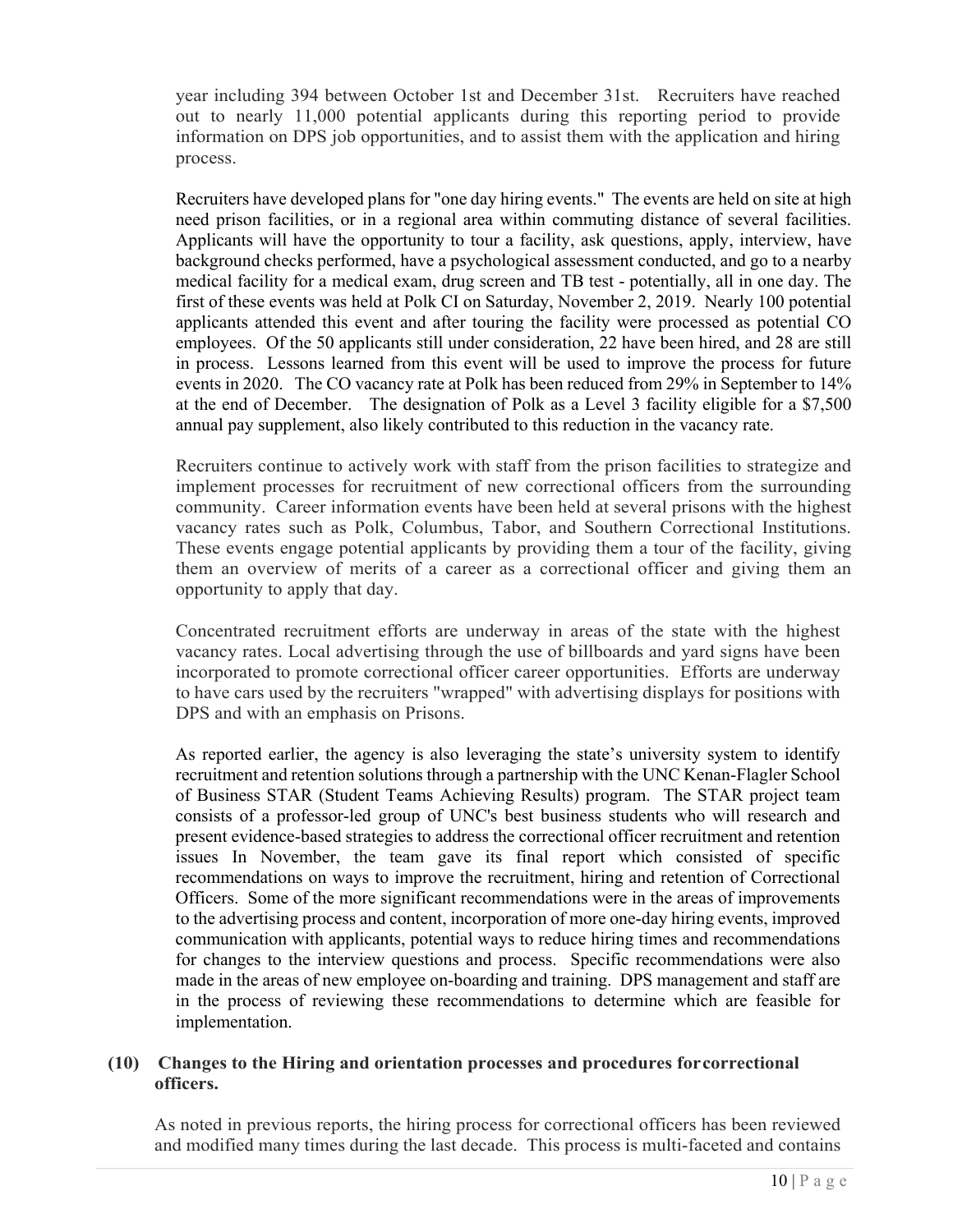many Criminal Justice Education and Training Standards (CJETS) requirements for certification as well as shared responsibilities between DPS Human Resources and Prisons facility, region, and central administration staff. The hiring process continues to be reviewed and modified. Recent changes include:

**Application Process –** As previously reported, consolidation of the three levels of correctional officer (CO) positions into a single posting was implemented in March 2018. This change significantly improved the application screening process by reducing duplication and processing time frames. Executive Order Number 93 was signed in April 2019, and prohibits the use of salary history in the state hiring process. As a result, the state application form was updated to make sure salary history information does not appear on new applications. The agency revised the correctional officer continuous posting to ensure prior salary information no longer appears on new applications.

**Expanded Background Check –** In August 2018, the agency expanded its criminal background check and employment references to align agency procedures with Criminal Justice Standards requirements, and to improve the selection process. Employment reference checks on previous criminal justice employment (corrections and law enforcement) continue to be obtained during the application screening process to ensure eligibility for certification prior to placing applicants on an interview roster. References on previous 'non-criminal justice' employment are completed on selected candidates after the interview. Effective May 1, 2019, new procedures were implemented to standardize the requirements for references on selected candidates.

**Interviews** – As reported previously, facility-based CO interviews were expanded to all facilities in January 2019. This change continues to be favorably received by prison staff and prospective employees. In addition, this change has allowed prison facilities to partner with HR Recruitment and take an active role in their communities to target hiring for critical vacancies.

**Pre-employment screening** – The agency's contract with a third-party vendor to complete the pre-employment physical and psychological evaluations ended in April 2019. Currently, the agency contracts with medical providers statewide for pre-employment medical services, including a medical examination, drug testing and TB testing. Medical providers are conveniently located in multiple counties across the state. Additionally, a psychological screening assessment is administered to applicants at the DPS regional employment offices and proctored by trained staff. The psychological assessment program is operated under the authority of a DPS licensed psychologist who also manages the same program for applicants for certified positions in Juvenile Justice. Applicants take an online assessment known as a MMPI-2-RF, which is a widely used testing instrument. If, after completing the MMPI-2-RF, or based on other factors identified in the selection process, an applicant requires an in-person screening interview with a licensed psychologist or psychiatrist, the screening interview will be conducted by Cary Psychology, the agency's contract provider, which has multiple offices across the state.

An advisory committee to the Criminal Justice Education and Training Standards Committee is reviewing pre-employment psychological screening standards for all sworn law enforcement and certified corrections and juvenile justice employees in North Carolina. The committee includes representative of DPS, law enforcement and psychological services professionals.

**Timing of Basic Correctional Officer Training (BCOT)** – The agency has transitioned to an onboarding process that includes orientation training, followed by structured training and supervised work assignments in the facility until the new hire is scheduled into basic training. The new model has worked as expected to effectively speed up the hiring process and has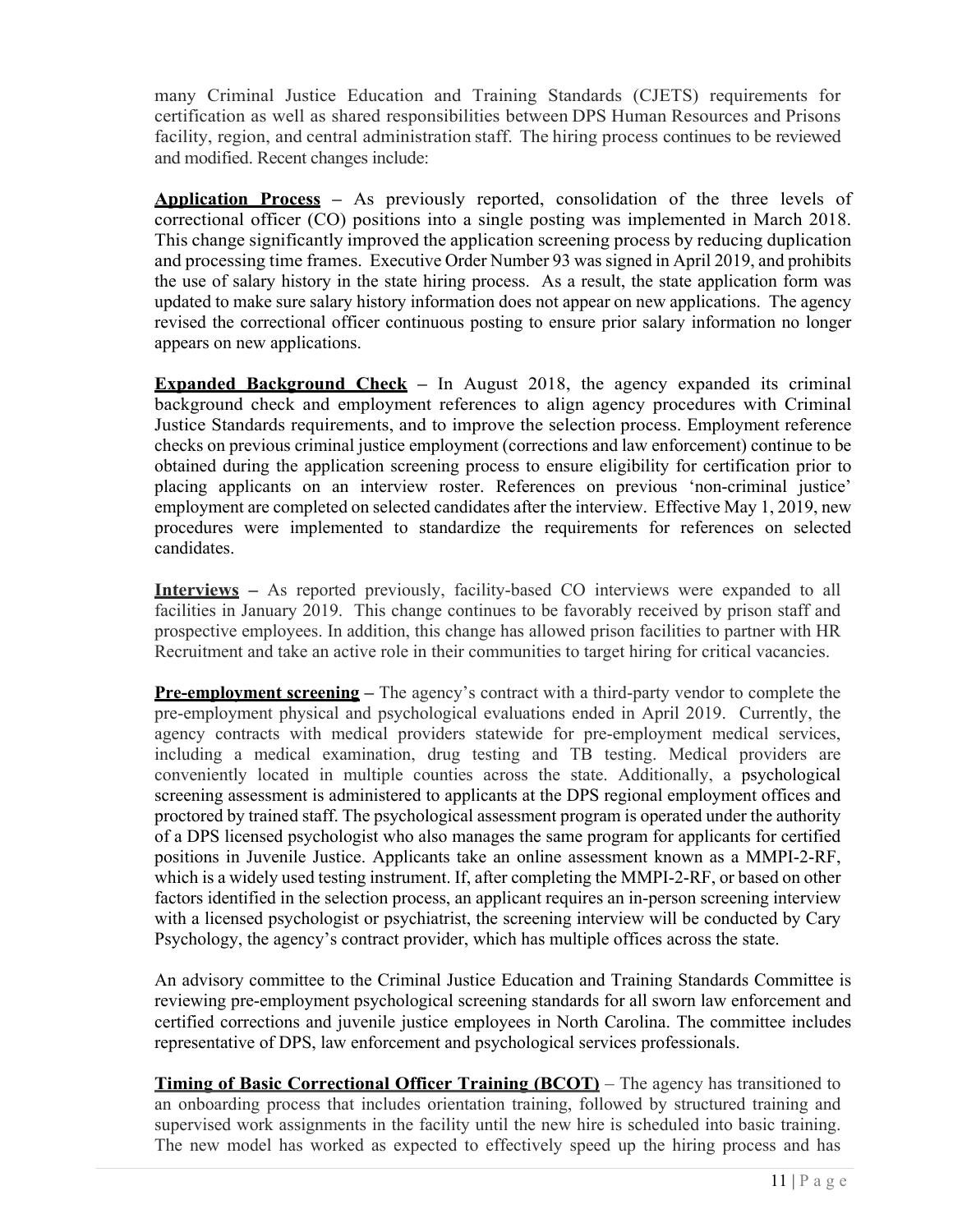provided new staff limited exposure to work in a prison environment prior to enrollment in basic training.

**Correctional Officer Field Training Program –** In April 2018, Prisons implemented the Correctional Officer Field Training Program, which pairs a new basic training graduate with a field training officer (FTO) for three weeks of facility-based "hands-on" experience before a new officer is assigned to work a post independently. This gives the new correctional officer an opportunity to apply the skills learned in training while under the direction and guidance of a seasoned officer. This program better prepares new staff with the necessary skills, qualities, and confidence to effectively meet the challenges they face daily once given a specific assignment inside the facility. As of June 30, 2019, there are 388 FTOs and approximately 2,058 new correctional officers have completed the three-week training program.

### **(11) Methods used to prevent delivery of contraband items to offenders, including illegal drugs and mobile phones, and an evaluation or summary of the effectiveness of the methods.**

DPS is deploying technology to detect, intercept and block the use of unauthorized cell phones in the facility. Prisons is currently implementing two methods of managed access systems: stationary systems and mobile. Scotland and Maury correctional institutions both have fully operational stationary managed access systems, as of August 2019. The use of mobile managed access systems began in November 2018 and 30 assessments were completed. The assessments provided insight into the number of illicit cell phones within a facility. All information from the cell phones to include the phone number of the device, the identification number, the number attempting to be reached, and any texts that were attempted to be sent during the scan were captured in reports from the vendor performing the assessments. This information is shared with Special Operations and Intelligence (SOIU) for evaluation. SOIU then sends its report back to Prisons to include the facility scanned for intelligence purposes in attempt to locate the phones, as well as provide any intel valuable to that facility. Prison staff and the Office of Special Operations and Intelligence collaborate on identifying which offenders may possibly be in possession of the cell phones. In addition, Prisons previously deployed Cell Sense phone detection equipment at every facility.

Other contraband detection and deterrent measures include:

- Development of a Motion Sensor Technology prototype by DPS staff. The device is designed to alert with an audible and visual alarm if anyone approaches the perimeter of a facility. This technology is currently being piloted.
- Installing additional fencing at Sampson CI, Neuse CI, and Randolph CC to assist in preventing throw overs.
- Central Engineering is working with vendors to conduct cost assessments for the installation of security netting at Columbus and Johnston CI.
- Photocopying envelopes of non-legal mail sent to offenders. This reduces the introduction of contraband being delivered to offenders via altered envelopes.
- Partnering with a vendor to pilot an electronic mail system (Text Behind) at all female facilities. All incoming mail for the female facilities will be received by the vendor and electronically forwarded to facilities to screen for content and subsequently printed and distributed to offenders. Target implementation date is Spring 2020.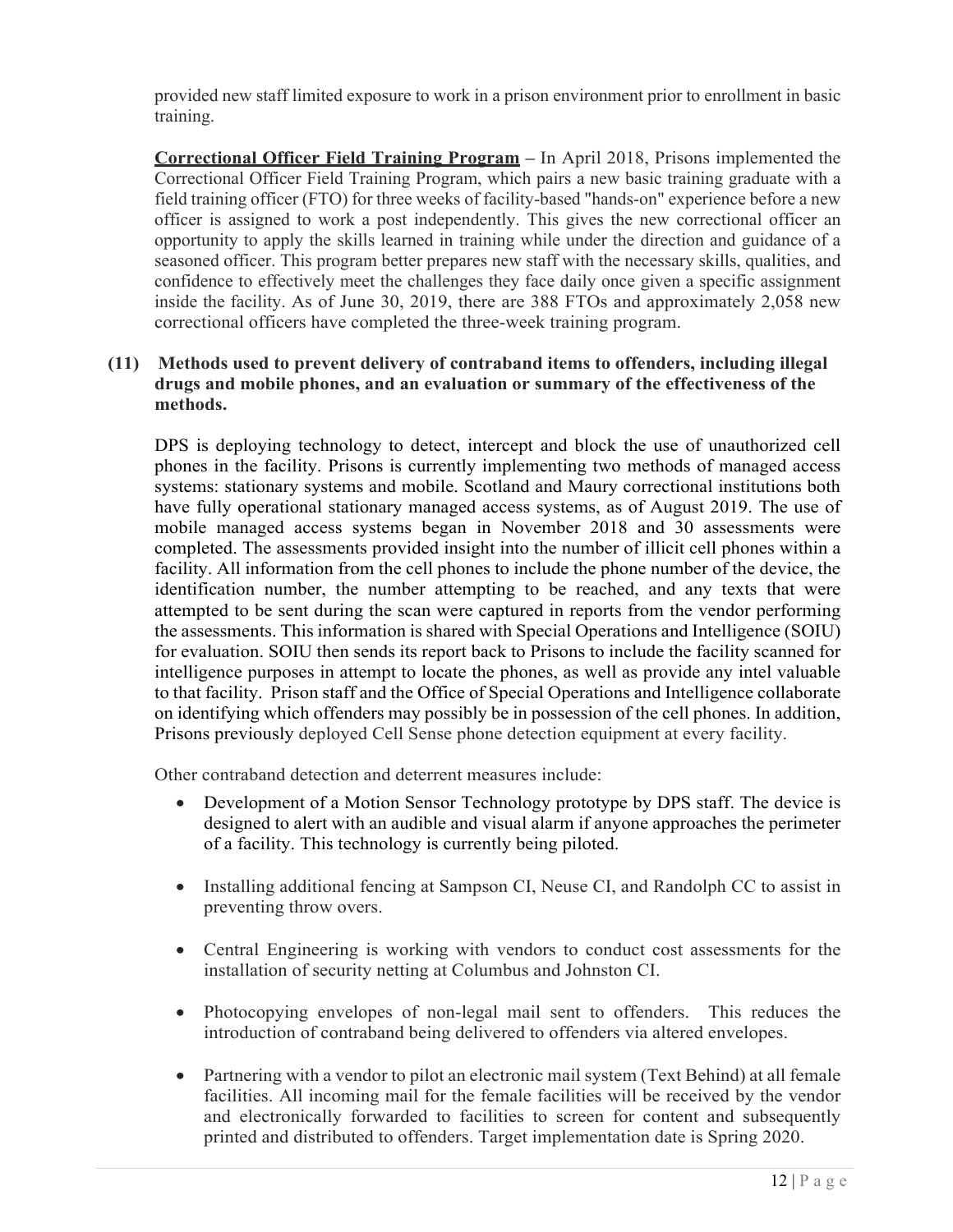- Purchasing 22 desktop level detection systems that scan suspected substances for close custody facilities, drug interdiction teams and the Prison Emergency Response Teams to utilize in scanning any substance suspected of being an illegal drug/material. Eight (8) devices have been received, awaiting delivery for the remaining 14 and train the trainer courses have been completed.
- Collaborating with DPS Information Technology to develop a database that will capture and document all contraband entered into the system. The database will include the type of contraband, where it was found, how it was introduced (if known), and will start an evidence tracking sheet for each piece of contraband found. Implementation occurred in mid-October.
- Tracking and monitoring funds received by offenders through their approved visitors' list. The JPAY and GTL Systems provide tracking of all deposits made on offender's accounts.
- The agency received funding in November of 2019 to procure additional hand-held metal detectors and electronic key lock boxes for select close custody facilities.

### **(12) Modifications to housing capacity to meet prison staffing requirements.**

As previously reported, Prisons management reduced offender populations at several close and medium custody facilities over the last year, in some cases resulting in entire housing areas being taken offline, which allowed facility heads to re-deploy existing staff to other locations in the prison.

In June 2019, Prisons suspended operations at the Robeson Confinement in Response to Violation (CRV) Center, and reassigned 42 staff to enhance staffing levels at the following facilities with high vacancy rates: Columbus CI, Harnett CI, Tabor CI, and Morrison CI. The CRV offenders were temporarily moved to Morrison CI for housing and programming. Prisons administration has continually reviewed the status of this suspension. At this time due to the continued need to enhance staffing across all prison locations, this suspension of operations will continue.

In September 2019, the agency announced plans to temporarily suspend operations at three facilities and redeploy staff to neighboring facilities to improve staffing levels. The three male minimum custody facilities that have temporarily suspended operations are Hoke Correctional Institution (CI) in Scotland County, Tyrrell Prison Work Farm in Tyrrell County and Odom CI in Northampton County.

In October 2019, Prisons suspended operations at Hoke CI and reassigned 145 staff to enhance staffing levels at the following facilities with high vacancy rates: Harnett, Morrison, Scotland, Lumberton, Southern, Anson, and Sampson. The offenders were transferred to the following facilities: Neuse, Hyde, Tabor, and Bertie.

In December 2019, Prisons suspended operations at Odom CI and reassigned 125 staff to enhance staffing levels at the following facilities with high vacancy rates: Pasquotank, Bertie, Caledonia, and Warren. The offenders were transferred to the following facilities: Hyde and Caledonia.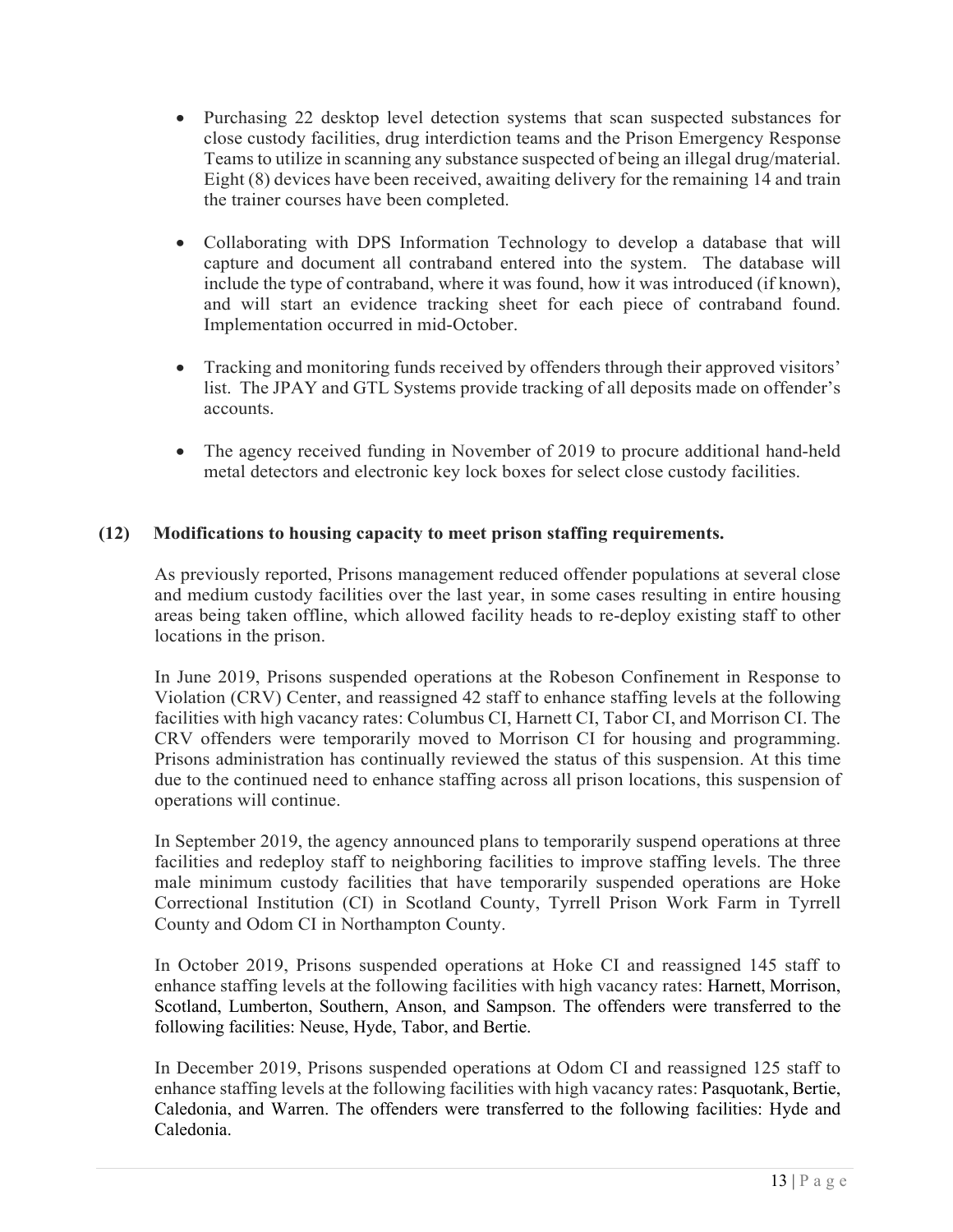In addition, Hyde CI has been re-missioned from a male medium/minimum custody facility to a male minimum-only custody facility. Hyde has historically been a difficult facility to staff due to its location. In addition, it is located in Hyde County which is prone to flooding during major weather events. Re-missioning Hyde to a minimum custody facility will require fewer staff to operate than a medium custody facility. Further, evacuating minimum custody offenders is safer for the community and operationally easier than doing so for higher level offenders.

In January 2020, Prisons suspended operations at Tyrell CI and reassigned 120 staff to enhance staffing levels at the following facilities with high vacancy rates: Pasquotank, Bertie, and Hyde. The offenders were transferred to the following facilities: Hyde and Pasquotank.

The high number of staff vacancies continues to impact DPS's ability to accept new offenders who are being sentenced to serve active prison sentences through the state court system. As a result of taking housing offline due to vacancy rates in some prisons, there is a backlog of offenders in county jails awaiting transfer to the state prison system. The jail backlog remained low until the end of 2018, when numbers climbed to several hundred offenders a day awaiting transfer. The jail backlog average of unscheduled offenders was 909 during this reporting period. DPS pays counties \$40 a day for each day an offender is awaiting transfer to the state prison system.

As of this reporting period, Prisons has taken 2,300 offender beds offline statewide due to severe staff shortages at eight facilities. The temporary closure of the three minimum custody facilities – will allow the agency to reassign approximately 427 staff to other facilities. Overall, this measure will reduce their vacancy rates. It may also provide an opportunity to reinstate a portion of the beds taken offline due to improved staffing levels.

#### **Conclusion**

 Prison staff throughout our system have worked diligently to increase the safety and security of our prisons and the staff and offenders who work and live there. Evidence of the success of measures taken outlined in this report can be seen after a review of staff assault statistics from the 2018 and 2019 calendar years.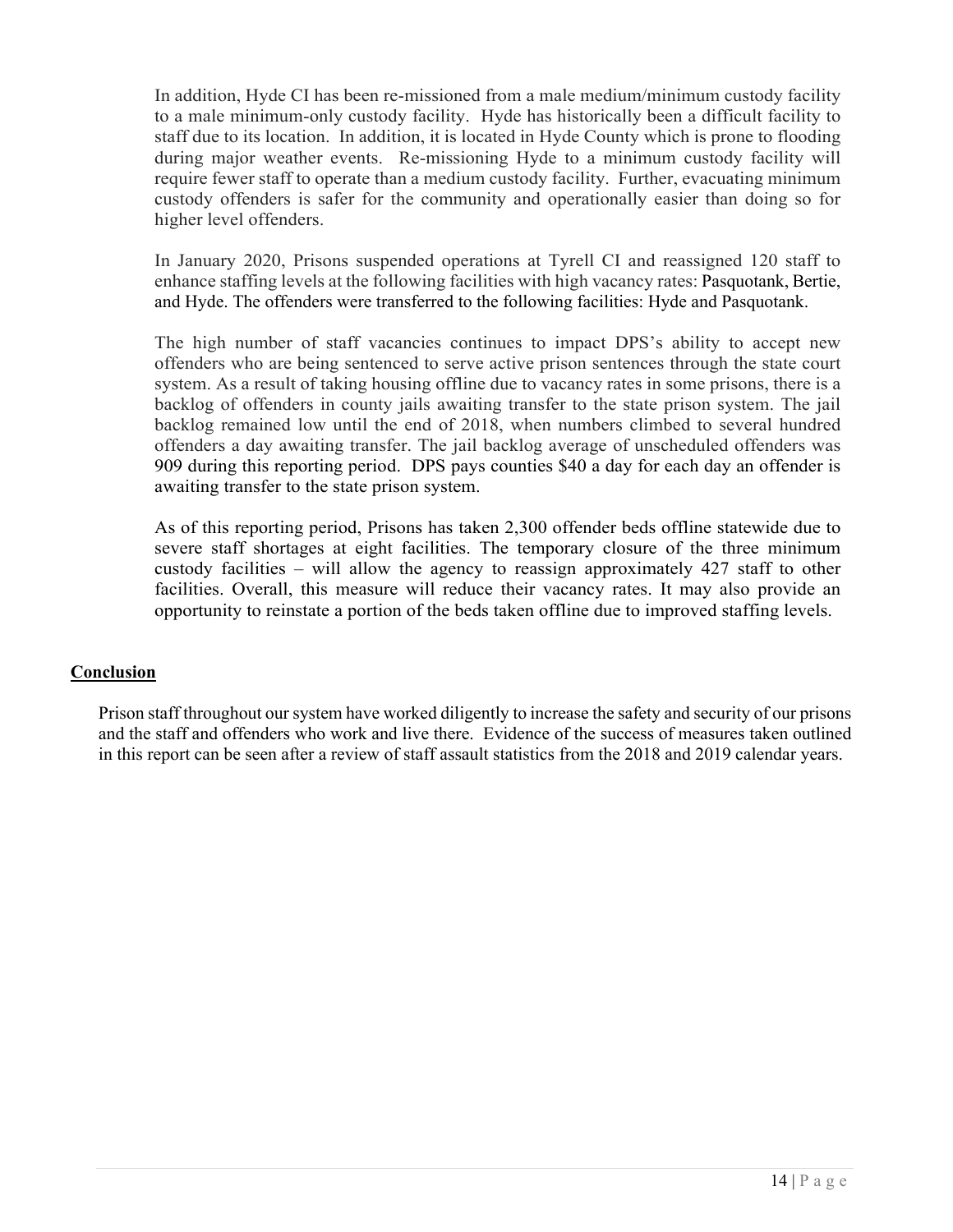

 In 2018, staff across North Carolina's prisons reported 966 occurrences of being assaulted by an offender. In 2019, the report of staff assaults dropped to 764 occurrences. This decrease in offender assaults reported by staff represents a 21% decrease from 2018 to 2019. Further progress can be seen in a close examination of the data. Assaults on staff by offenders with weapons, body parts (i.e. fists, legs) or with a liquid decreased by 23%, 15% and 35% respectively. More importantly, staff wellness improved during these incidents with a 21% decrease in the number of assaults resulting in staff absent from work from OSHA related injuries. It is my belief that with strong focus coupled with the efforts of our prison staff we are positioned to see the continued improvement of the safety and security of our facilities and wellness of our staff.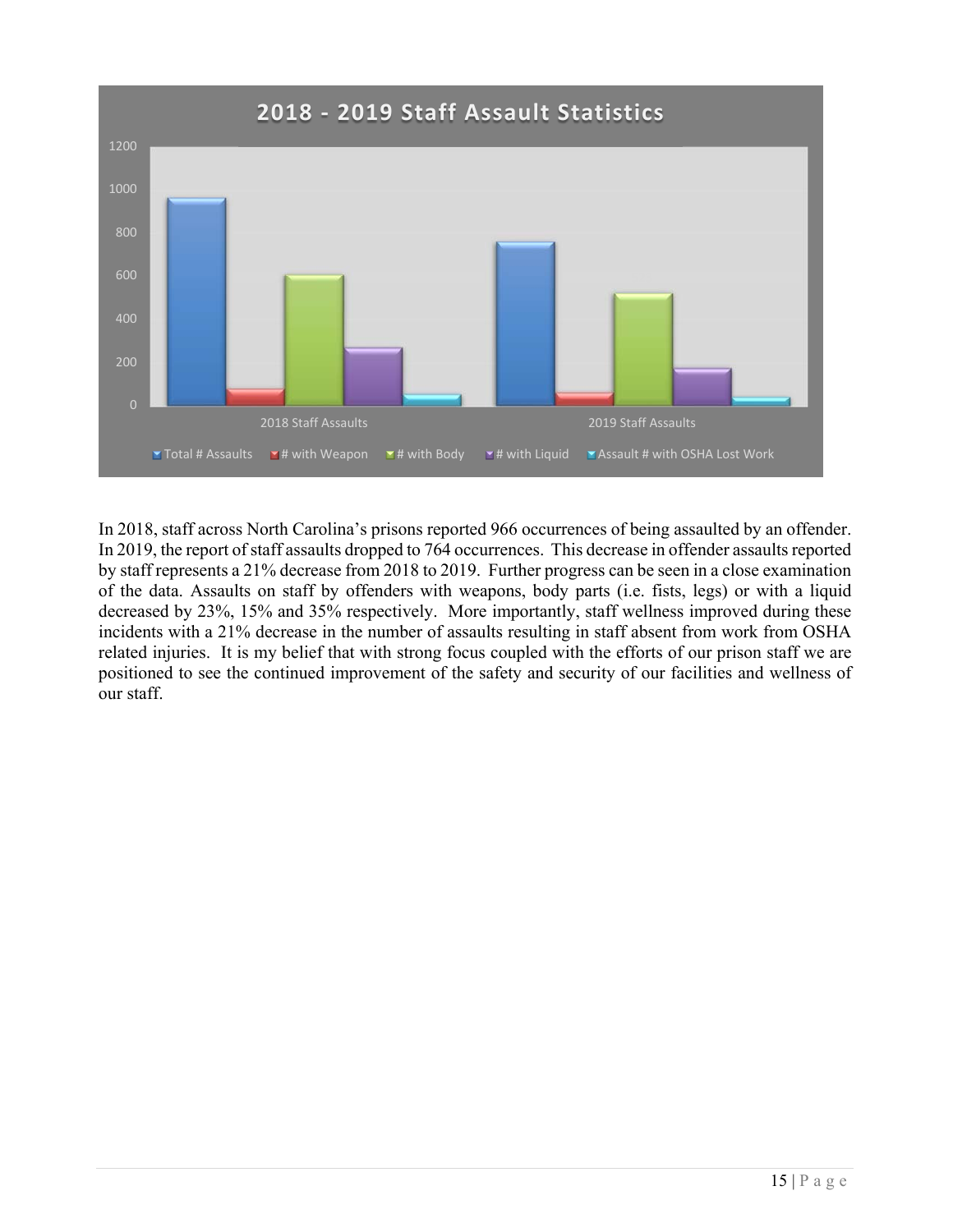### **Appendix A Training Offered October 1, 2019-December 31, 2019 Courses Managed by Office of Staff Development and Training**

|                             |                                                                                                                                                    | <b>Total</b><br><b>Classroom</b><br><b>Sessions</b> | <b>Training</b> | <b>Total Completions</b><br>$(*Note 1)$ |
|-----------------------------|----------------------------------------------------------------------------------------------------------------------------------------------------|-----------------------------------------------------|-----------------|-----------------------------------------|
| <b>Course Title</b>         | <b>Course Description</b>                                                                                                                          | <b>Completed</b>                                    | <b>Hours</b>    |                                         |
| <b>OSDT</b> - Basic         | This is the 220.5-hour (6 week) basic training program for                                                                                         | 12                                                  | 220.5           | 236                                     |
| Correctional                | Correctional Officers and Case Managers.                                                                                                           |                                                     |                 |                                         |
| <b>Officer Training</b>     |                                                                                                                                                    |                                                     |                 |                                         |
| <b>NCDPS</b> - Fire         | This training is equivalent to the online training course for all certified                                                                        | 158                                                 |                 | 684                                     |
| Safety                      | and non-certified Prisons in-service training. The purpose of Fire Safety                                                                          |                                                     |                 |                                         |
| (Classroom                  | Training is to identify the actions that should be taken by the North                                                                              |                                                     |                 |                                         |
| Only) (In-                  | Carolina Department of Public Safety - Division of Adult Correction                                                                                |                                                     |                 |                                         |
| Service)                    | and Juvenile Justice (NCDPS - DACJJ) personnel in the event of a fire<br>or similar emergency situation. In addition, actions are identified which |                                                     |                 |                                         |
|                             | must be implemented and documented, where required, in order to                                                                                    |                                                     |                 |                                         |
|                             | maintain fire protection systems and assist in the prevention of fire on                                                                           |                                                     |                 |                                         |
|                             | the NCDPS - DACJJ premises. The Fire Safety Training covers fire                                                                                   |                                                     |                 |                                         |
|                             | prevention, evacuation and emergency response.                                                                                                     |                                                     |                 |                                         |
| OSDT - Staff &              | The purpose of this course is to provide the NCDPS – DACJJ staff with                                                                              | 179                                                 | 2               | 1,755                                   |
| Offender                    | the skills and knowledge regarding maintaining professional boundaries                                                                             |                                                     |                 |                                         |
| Relations -                 | in their relationships with offenders and juveniles.                                                                                               |                                                     |                 |                                         |
| Maintaining                 |                                                                                                                                                    |                                                     |                 |                                         |
| Professional                |                                                                                                                                                    |                                                     |                 |                                         |
| <b>Boundaries</b>           |                                                                                                                                                    |                                                     |                 |                                         |
| (Participants)              |                                                                                                                                                    |                                                     |                 |                                         |
| $(In-$                      |                                                                                                                                                    |                                                     |                 |                                         |
| Service)<br>OSDT - Unlawful | The purpose of this course is to provide the NCDPS - DACJJ                                                                                         | 39                                                  | $\overline{4}$  | 222                                     |
| Workplace                   | employees with a clear understanding of the NCDPS' zero tolerance for                                                                              |                                                     |                 |                                         |
| Harassment                  | unlawful workplace harassment. This is the initial training course                                                                                 |                                                     |                 |                                         |
| (UWPH) - Initial            | provided to all newly hired NCDPS employees with the exception of                                                                                  |                                                     |                 |                                         |
| Participant                 | certified staff.                                                                                                                                   |                                                     |                 |                                         |
| Course (In-                 |                                                                                                                                                    |                                                     |                 |                                         |
| Service)                    |                                                                                                                                                    |                                                     |                 |                                         |
|                             |                                                                                                                                                    |                                                     |                 |                                         |
|                             |                                                                                                                                                    |                                                     |                 |                                         |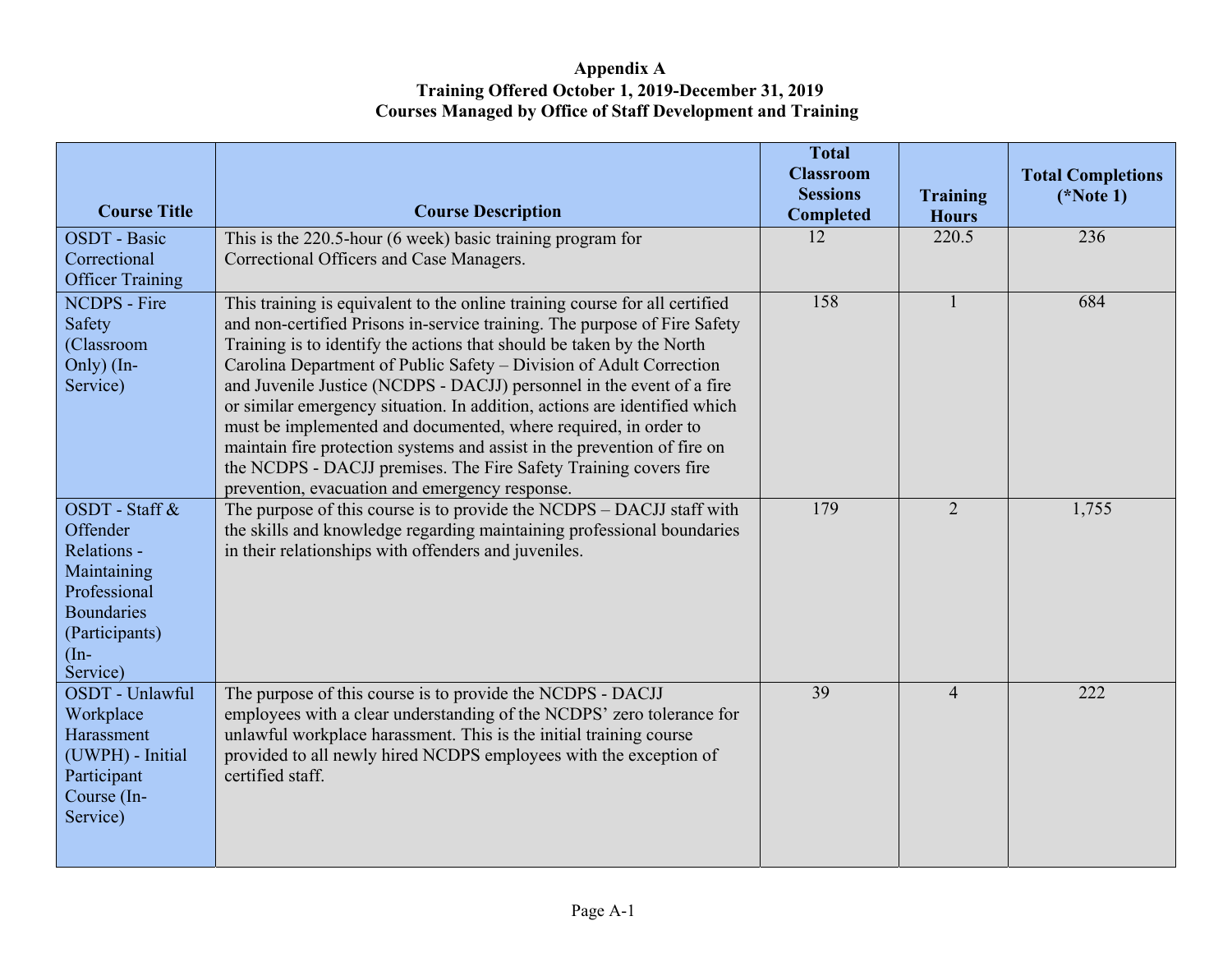| <b>Course Title</b>         | <b>Course Description</b>                                                                                                    | <b>Total</b><br><b>Classroom</b><br><b>Sessions</b><br><b>Completed</b> | <b>Training</b><br><b>Hours</b> | <b>Total</b><br><b>Completions</b><br>$(*Note 1)$ |
|-----------------------------|------------------------------------------------------------------------------------------------------------------------------|-------------------------------------------------------------------------|---------------------------------|---------------------------------------------------|
| <b>OSDT</b> In-Service -    | This course is designed to provide NCDPS Adult Correction officers                                                           | 171                                                                     | 4                               | 2,164                                             |
| Controls,                   | with refresher training in Controls, Restraints and Defensive                                                                |                                                                         |                                 |                                                   |
| Restraints and<br>Defensive | Techniques (CRDT) which helps them handle violent offenders,<br>withstand personal attacks and work effectively in emergency |                                                                         |                                 |                                                   |
| Techniques                  | situations.                                                                                                                  |                                                                         |                                 |                                                   |
| (CRDT) Phase I -            |                                                                                                                              |                                                                         |                                 |                                                   |
| <b>Annual Refresher</b>     |                                                                                                                              |                                                                         |                                 |                                                   |
| Training                    |                                                                                                                              |                                                                         |                                 |                                                   |
| <b>OSDT</b> In-Service      | The purpose of this course is to provide trainees with an understanding                                                      | 103                                                                     | $\mathcal{D}_{\cdot}$           | 1,204                                             |
| - Prisons                   | of ethics, ethical conduct and practice with making ethical decisions.                                                       |                                                                         |                                 |                                                   |
| /Community                  | This course can be used for new hire orientation and annual in-service                                                       |                                                                         |                                 |                                                   |
| <b>Corrections Block</b>    | training for all North Carolina Department of Public Safety – Division                                                       |                                                                         |                                 |                                                   |
| of Professional             | of Adult Correction and Juvenile Justice (NCDPS - DACJJ) Sections.                                                           |                                                                         |                                 |                                                   |
| Ethics: On & Off            |                                                                                                                              |                                                                         |                                 |                                                   |
| Duty                        |                                                                                                                              |                                                                         |                                 |                                                   |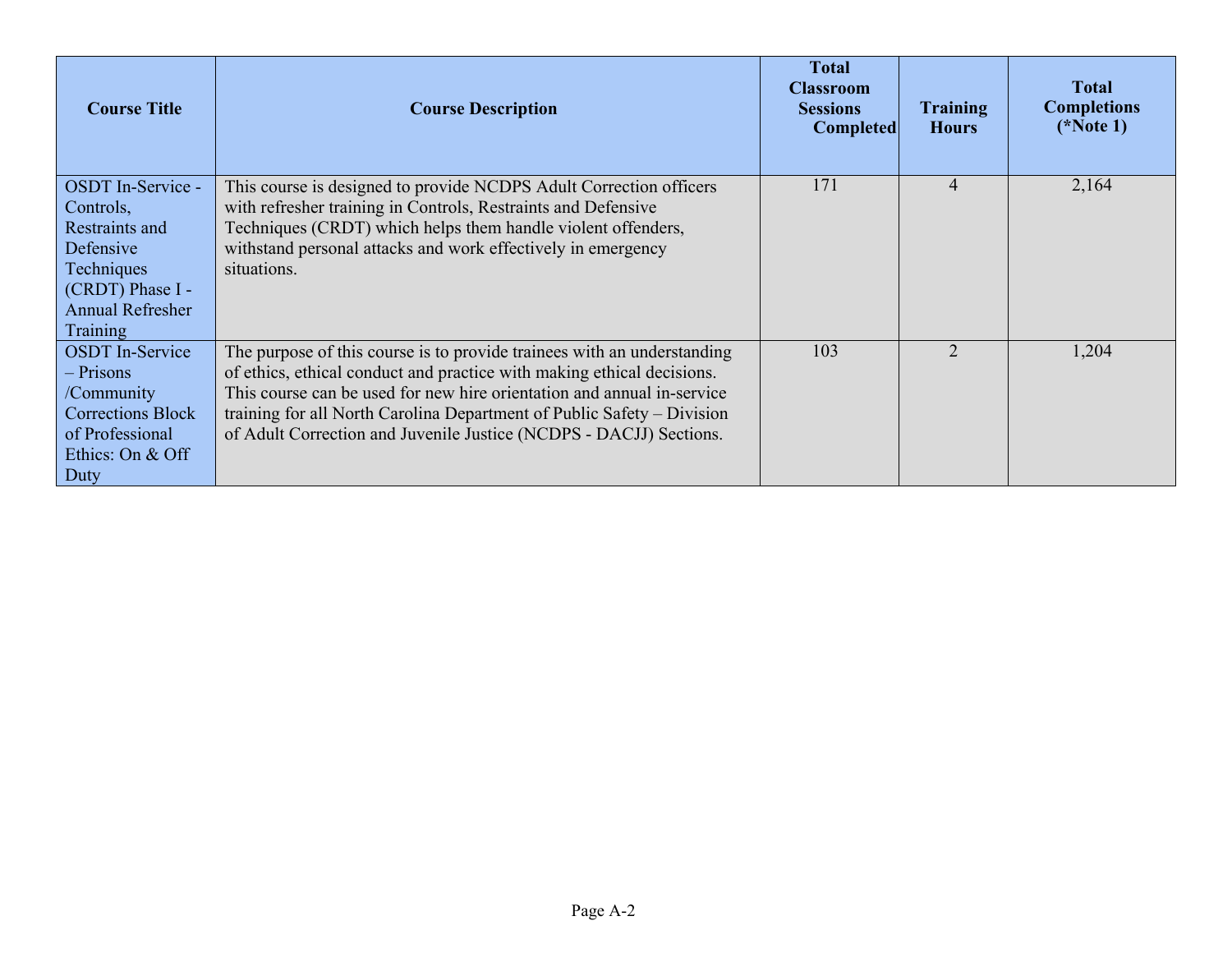| <b>Course Title</b>                                                                                                                              | <b>Course Description</b>                                                                                                                                                                                                                                                                                                                                                                                                                                                                                                                                                                                                                                                                                                                                                                                                  | <b>Total</b><br><b>Classroom</b><br><b>Sessions</b><br>Completed | Training<br><b>Hours</b> | <b>Total Completions</b><br>$(*Note 1)$ |
|--------------------------------------------------------------------------------------------------------------------------------------------------|----------------------------------------------------------------------------------------------------------------------------------------------------------------------------------------------------------------------------------------------------------------------------------------------------------------------------------------------------------------------------------------------------------------------------------------------------------------------------------------------------------------------------------------------------------------------------------------------------------------------------------------------------------------------------------------------------------------------------------------------------------------------------------------------------------------------------|------------------------------------------------------------------|--------------------------|-----------------------------------------|
| <b>OSDT</b> In-Service<br>- Unlawful<br>Workplace<br>Harassment<br>$(UWPH)$ -<br><b>Refresher Course</b><br>for<br><b>NCDPS - DACJJ</b><br>Staff | This class provides the NCDPS - DACJJ employees with a clear<br>understanding that the NCDPS has a zero tolerance for harassment of any<br>kind and is committed to prevention and eliminating of all workplace<br>harassment behavior and retaliation.                                                                                                                                                                                                                                                                                                                                                                                                                                                                                                                                                                    | 152                                                              |                          | 1,876                                   |
| In-Service-<br>Occupational<br>Exposure to<br>Infectious<br>Diseases (BBP)                                                                       | The purpose of this course is to assist the NCDPS – DACJJ employees and<br>offender workers in eliminating or minimizing occupational exposure to blood<br>borne pathogens and tuberculosis through education and training in compliance<br>with Occupational Safety and Health Administration (OSHA) Rule 29 part<br>1910.1030, NC Tuberculosis Control Program (10ANCAC 41A.0205) and<br>recommendations from the Center for Disease Control and Prevention (CDC).<br>Every instructor tasked with teaching this course has successfully completed<br>the eight (8) hour Occupational Exposure to Infectious Diseases (BBP)<br>Instructor Training Program taught and coordinated by the NCDPS Safety,<br>Occupational and Environmental Health Office located at 2020 Yonkers Road,<br>Raleigh, NC 27604, 919-716-3590. | 126                                                              | $\overline{2}$           | 832                                     |
| Prisons-OC<br>Pepper Spray<br>(SOP Refresher)<br>(In-Service)                                                                                    | The purpose of this course is to provide Prisons personnel with a review of<br>Pepper Spray (Oleoresin Capsicum), its chemical make-up, its correct<br>application, legal considerations of application, first aid procedures for OC<br>exposure and decontamination procedures.                                                                                                                                                                                                                                                                                                                                                                                                                                                                                                                                           | 124                                                              | $\overline{2}$           | 1,402                                   |
| Prisons In-<br>Service -<br>Expandable /<br>Rigid Baton:<br>Refresher                                                                            | The purpose of this course is to provide the employee with a review of all<br>skills learned during the Expandable / Rigid Baton: initial training or<br>Correctional Officer basic training. This course will also review the escalation<br>of trauma chart as well as the Prisons Use of Force Policy. This lesson plan<br>will also cover the basic drawing techniques for use with the Monadnock<br>Expandable / Rigid Baton for facilities which still use equipment.                                                                                                                                                                                                                                                                                                                                                 | 123                                                              | $\overline{4}$           | 1,577                                   |
| Prisons In-<br>Service - Fire<br>Safety (822<br>Part<br>III)                                                                                     | This training is designed to refresh each employee on the basics of using fire<br>extinguishers to put out a fire.                                                                                                                                                                                                                                                                                                                                                                                                                                                                                                                                                                                                                                                                                                         | 72                                                               |                          | 319                                     |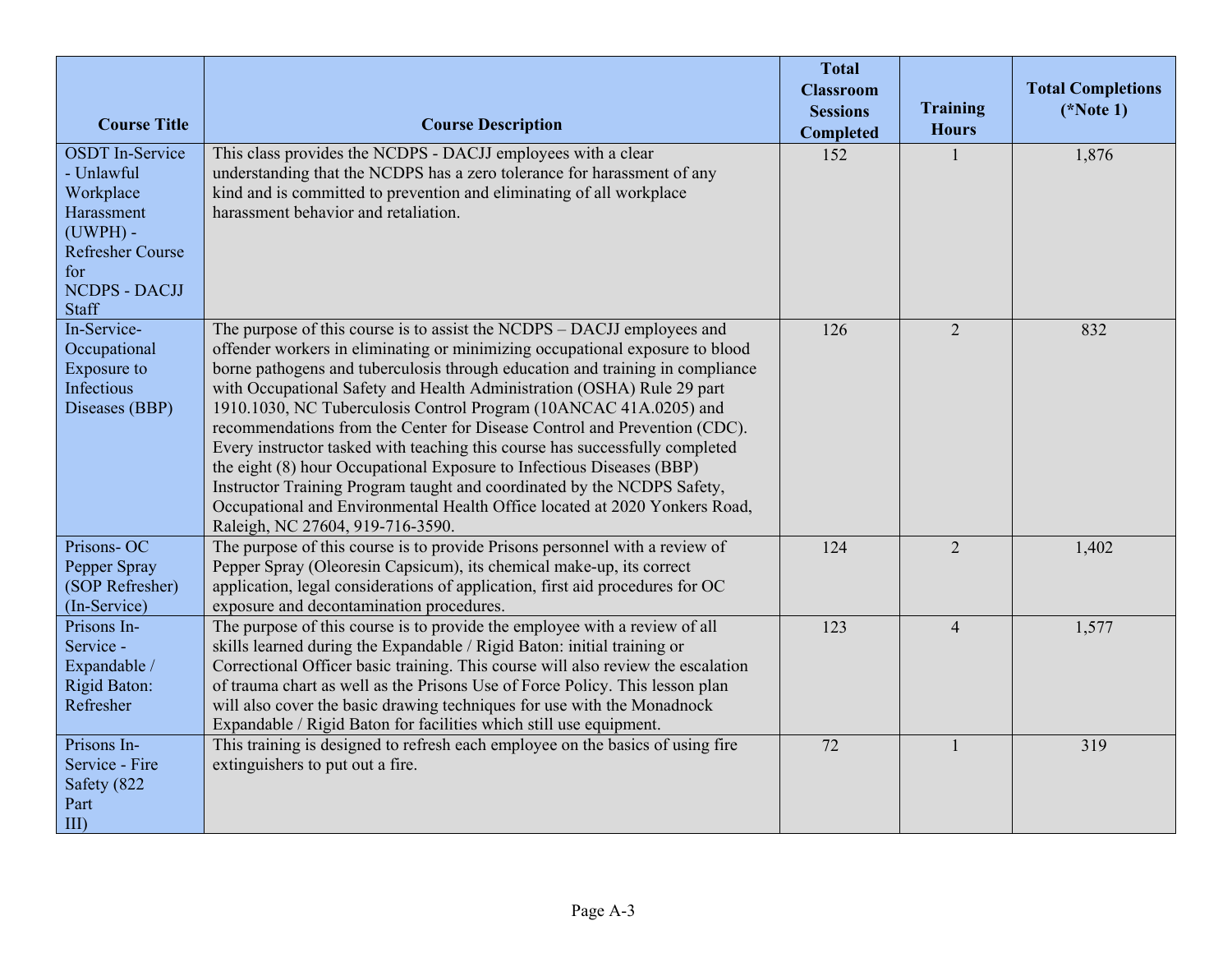| <b>Course Title</b>      | <b>Course Description</b>                                                                                                              | <b>Total</b><br><b>Classroom</b><br><b>Sessions</b><br><b>Completed</b> | <b>Training</b><br><b>Hours</b> | <b>Total</b><br><b>Completions</b><br>$(*Note 1)$ |
|--------------------------|----------------------------------------------------------------------------------------------------------------------------------------|-------------------------------------------------------------------------|---------------------------------|---------------------------------------------------|
| Prisons In-<br>Service - | The purpose of this course is to prepare correctional staff to deal with<br>prison emergencies in a safe, effective and lawful manner. | 221                                                                     |                                 | 2,200                                             |
| Prison                   |                                                                                                                                        |                                                                         |                                 |                                                   |
| Emergencies:             |                                                                                                                                        |                                                                         |                                 |                                                   |
| Prevention and           |                                                                                                                                        |                                                                         |                                 |                                                   |
| Response (822)           |                                                                                                                                        |                                                                         |                                 |                                                   |
| Part II)                 |                                                                                                                                        |                                                                         |                                 |                                                   |
| Prisons In-              | The purpose of this course is to provide correctional employees with a                                                                 | 123                                                                     | $\mathcal{D}_{\mathcal{L}}$     | 1,487                                             |
| Service - Safe           | comprehensive understanding of safe searching techniques as well as                                                                    |                                                                         |                                 |                                                   |
| Search                   | providing them with the necessary skills to conduct searches on offenders                                                              |                                                                         |                                 |                                                   |
| Practices (816-          | and searches within a facility.                                                                                                        |                                                                         |                                 |                                                   |
| <b>B</b> )               |                                                                                                                                        |                                                                         |                                 |                                                   |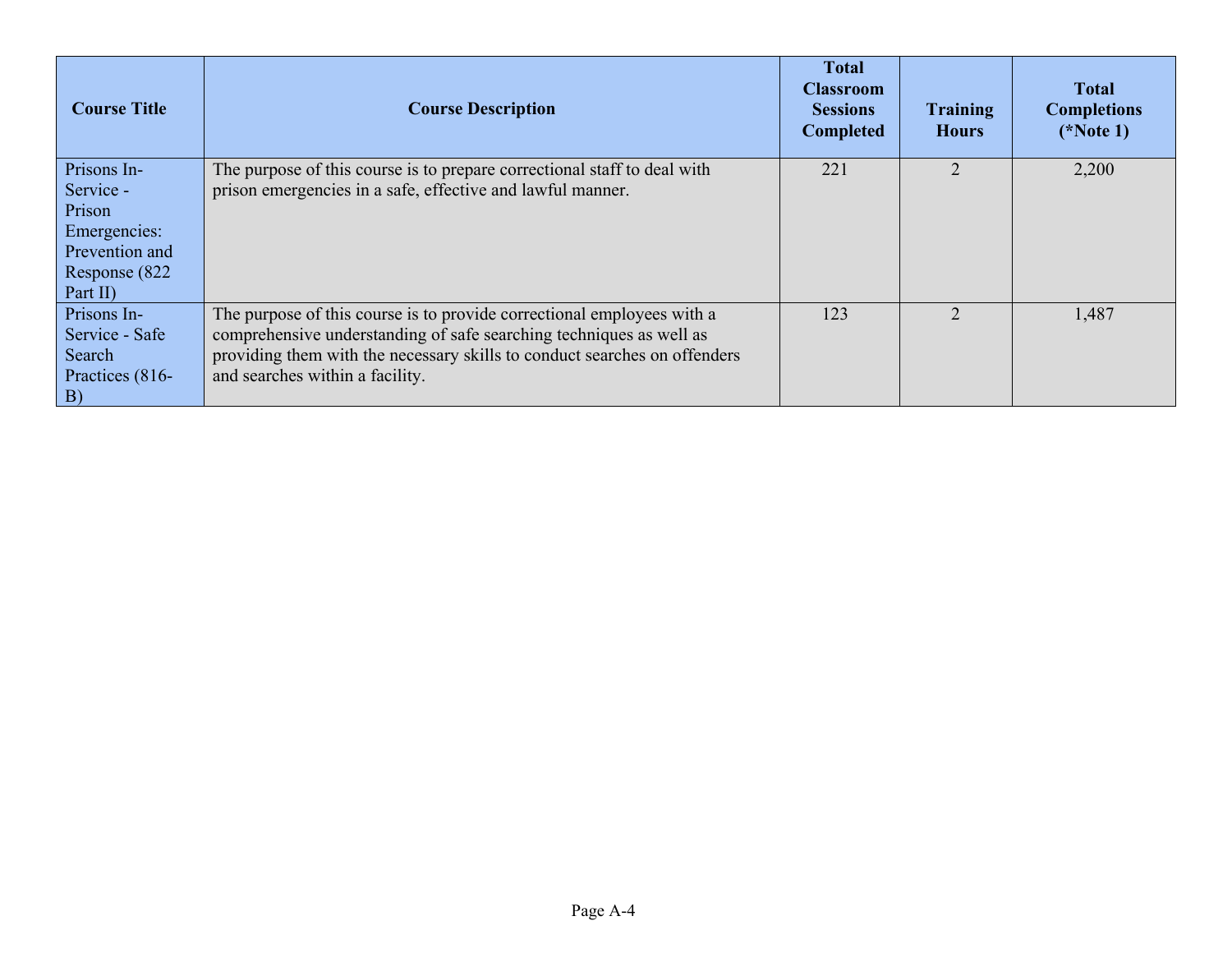|                                                                                                           |                                                                                                                                                                                                                                                                                                                                                                                                                                                                                                                             | <b>Total</b><br><b>Classroom</b> |                                 | <b>Total</b>                      |
|-----------------------------------------------------------------------------------------------------------|-----------------------------------------------------------------------------------------------------------------------------------------------------------------------------------------------------------------------------------------------------------------------------------------------------------------------------------------------------------------------------------------------------------------------------------------------------------------------------------------------------------------------------|----------------------------------|---------------------------------|-----------------------------------|
| <b>Court Title</b>                                                                                        | <b>Course Description</b>                                                                                                                                                                                                                                                                                                                                                                                                                                                                                                   | <b>Sessions</b><br>Completed     | <b>Training</b><br><b>Hours</b> | <b>Completions</b><br>$(*Note 1)$ |
| Prisons In-Service -<br><b>Security Risk Groups</b><br>within Adult<br>Correction                         | The purpose of this course is to present Division of Adult Correction personnel<br>who have a responsibility of supervising offenders assigned to the Prisons or<br>Community Corrections a general working knowledge of Security Risk Groups<br>presence, origins, characteristics and identifiers used by these groups in their<br>working environment.                                                                                                                                                                   | 114                              | 3                               | 1,365                             |
| Prisons In-Service -<br>Suicide Prevention /<br>Self-Injurious<br><b>Behavior</b>                         | The purpose of this course is to familiarize the participant (usually a non-<br>Mental Health staff member) with the changes in the policy, the risk factors<br>usually present in cases of self-injury and the actions required of them in cases<br>where the risk factors indicate preventative measures are necessary, to provide<br>Prisons staff with a clear understanding of the Suicide Prevention<br>Program and the causes and procedures for dealing with offenders with self-<br>injurious behavior tendencies. | 223                              | $\overline{2}$                  | 2,199                             |
| Prisons In-Service<br>Firearms - 501 Part I -<br>Law & Policy<br>Concerning Use Of<br><b>Deadly Force</b> | The purpose of this course is to provide the Prisons officer with a review of<br>applicable law, department and section policy concerning the use of deadly<br>force.                                                                                                                                                                                                                                                                                                                                                       | 114                              |                                 | 1,501                             |
| Prisons In-Service<br>Firearms - 501 Part II -<br><b>Firearms Safety</b>                                  | The purpose of this course is to provide the Prisons officer with a review of<br>Firearms Safety Procedures and the knowledge, skills and ability to handle<br>firearms in a safe manner when on duty.                                                                                                                                                                                                                                                                                                                      | 129                              |                                 | 1,530                             |
| Prisons In-Service<br>Firearms - 501 Part III -<br>Handgun Proficiency /<br>Requalification<br>Training   | The purpose of this course is to review and recertify the Prisons officers<br>annually with the standard issue handgun.                                                                                                                                                                                                                                                                                                                                                                                                     | 123                              | $\overline{3}$                  | 1,432                             |
| Prisons In-Service<br>Firearms - 501 Part V -<br><b>Shotgun Proficiency</b><br>Training                   | The purpose of this course is to review and recertify the Prisons officers<br>annually with the standard issue shotgun.                                                                                                                                                                                                                                                                                                                                                                                                     | 119                              | $\overline{2}$                  | 1,377                             |
| Prisons - Reasonable<br>Accommodations for<br>Inmates with<br>Disabilities (ADA)                          | This course presents to the personnel of Prisons, the Reasonable<br>Accommodations for Inmates with Disabilities Policy and Procedures.                                                                                                                                                                                                                                                                                                                                                                                     | $\overline{67}$                  |                                 | 2,094                             |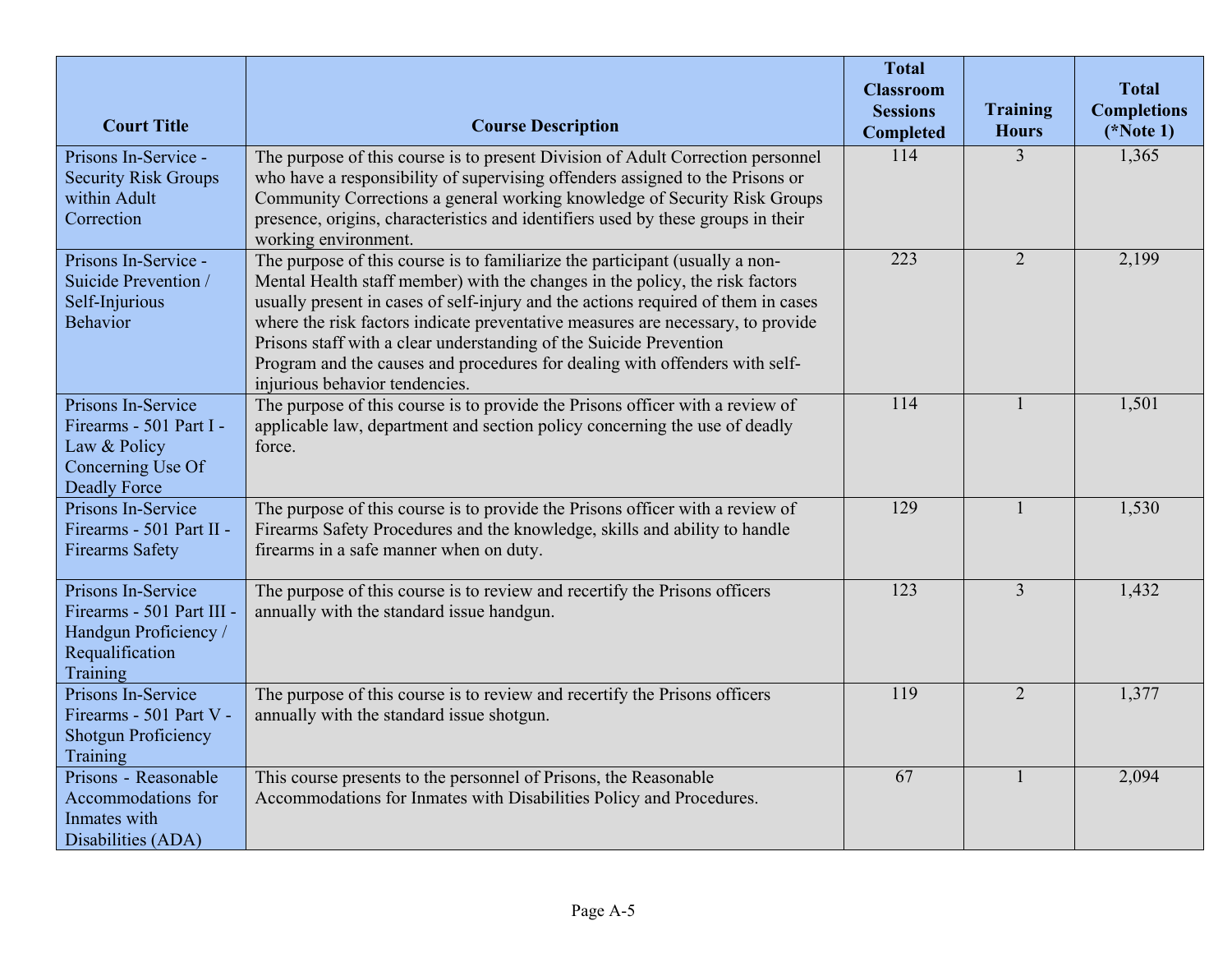|                                                                             |                                                                                                                                                                                                                                                                                                                                                                                                                                                                                                                                                                                                                              | <b>Total</b><br><b>Classroom</b>    |                                 | <b>Total</b>                      |
|-----------------------------------------------------------------------------|------------------------------------------------------------------------------------------------------------------------------------------------------------------------------------------------------------------------------------------------------------------------------------------------------------------------------------------------------------------------------------------------------------------------------------------------------------------------------------------------------------------------------------------------------------------------------------------------------------------------------|-------------------------------------|---------------------------------|-----------------------------------|
| <b>Course Title</b>                                                         | <b>Course Description</b>                                                                                                                                                                                                                                                                                                                                                                                                                                                                                                                                                                                                    | <b>Sessions</b><br><b>Completed</b> | <b>Training</b><br><b>Hours</b> | <b>Completions</b><br>$(*Note 1)$ |
| PREA - Sexual<br>Abuse<br>and<br>Sexual<br>Harassment<br>101                | The purpose of this course is to provide the NCDPS - DACJJ employees with an<br>understanding of their role in preventing and responding to sexual abuse and<br>harassment. This training will provide the NCDPS staff with a clear understanding of<br>North Carolina General Statute 14.27.7, the Prison Rape Elimination Act and the<br>NCDPS policies relating to offender / juvenile and staff sexual abuse and harassment.                                                                                                                                                                                             | 134                                 |                                 | 563                               |
| <b>OSDT</b><br>Situational<br>Awareness                                     | This course provides correctional staff with the knowledge and skills that will assist<br>them in improving job performance as it relates to officer safety by increasing<br>situational awareness during the course of their daily duties.                                                                                                                                                                                                                                                                                                                                                                                  | 134                                 | $\overline{4}$                  | 1,623                             |
| First<br>OSDT-<br><b>Steps</b><br>to<br>Supervision<br>Leadership<br>Course | The purpose of this course is to provide first line supervisory training to selected<br>supervisory staff. "First Steps" is a 40-hour NCDPS - DACJJ training program for<br>first-line supervisors, focusing on the transition from staff member to supervisor and<br>developing the skills necessary to become a successful manager. The blocks of<br>instruction are designed to assist supervisors in building the foundation that allows<br>you to become a confident and effective supervisor.                                                                                                                          | $\overline{0}$                      | 40                              | $\boldsymbol{0}$                  |
| OSDT - Peak<br>Performance                                                  | The purpose of this course to provide mid-level management training to<br>selected supervisory staff. "Peak Performance" is a 40-hour Department of<br>Public Safety training program designed to provide supervisors with a solid<br>foundation for achieving proficiency in dealing with people. Peak Performance<br>is an adult learning course requiring workgroup dynamics, participant<br>interaction and individualized reading/writing assignments. Classroom<br>involvement is instructor dedicated to open discussion and forums focusing on<br>instructors and participant's knowledge, experience and expertise. | $\mathcal{D}_{\mathcal{L}}$         | 40                              | 89                                |
|                                                                             | Total (from $A-1$ to $A-4$ )                                                                                                                                                                                                                                                                                                                                                                                                                                                                                                                                                                                                 |                                     |                                 | 29,731                            |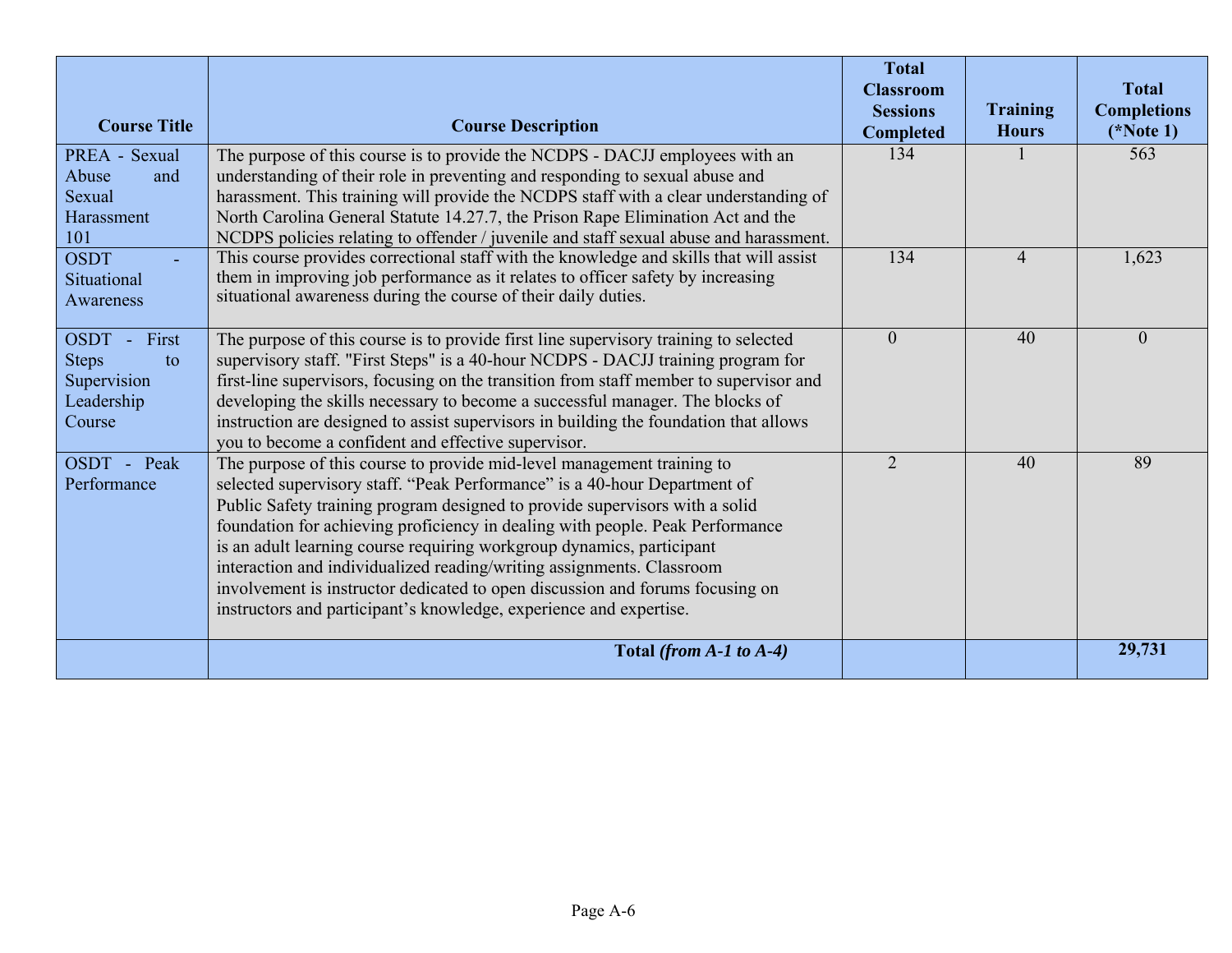# **Courses Managed by Human Resources (Courses are open to all Department of Public Safety employees, except where noted otherwise)**

| <b>Course Title</b>                                                         | <b>Course Description</b>                                                                                                                                                                                                                                                                                                                                                                                                                                                                                                                                                                                                                                                                                                                                                                                                | <b>Total</b><br><b>Classroom</b><br><b>Sessions</b><br><b>Completed</b> | <b>Training</b><br><b>Hours</b> | <b>Total</b><br><b>Completions</b><br>$(*Note 1)$ |
|-----------------------------------------------------------------------------|--------------------------------------------------------------------------------------------------------------------------------------------------------------------------------------------------------------------------------------------------------------------------------------------------------------------------------------------------------------------------------------------------------------------------------------------------------------------------------------------------------------------------------------------------------------------------------------------------------------------------------------------------------------------------------------------------------------------------------------------------------------------------------------------------------------------------|-------------------------------------------------------------------------|---------------------------------|---------------------------------------------------|
| <b>DPS-HR</b><br>Introduction to<br><b>Disciplinary Actions</b><br>& Policy | This training is to assist staff with understanding the progressive disciplinary<br>process for dealing with employees when job-related performance and/or<br>behavior does not meet expectations and communicated performance standards.<br>Course Objectives: develop and enhance the knowledge and skill level of<br>participants in the disciplinary process, demonstrate an understanding of the<br>sequence and procedures necessary to complete a<br>disciplinary action, understand the grievance process and participate in class<br>activities which will assist participants in administering discipline.                                                                                                                                                                                                     | 6                                                                       | 8                               | 78                                                |
| Coaching<br>for Leaders:<br>Creating an<br>Engaged<br>Workforce             | The results of coaching benefit organizations because they improve the speed of<br>decision-making, free up management time for higher-level activities, and<br>increase job satisfaction among team members. Leaders need to develop<br>coaching qualities, skills and competencies that include core elements. This<br>course will help develop skills and competencies needed to successfully coach<br>staff to create an engaged workforce. Course Objectives: learn how a<br>performance management culture can drive both employee and organizational<br>success, understand the nature of coaching, know the difference between<br>coaching and other forms of engagement, use effective<br>techniques to maximize your employees'/team's performance and use skill<br>practice to reinforce coaching techniques. | $\overline{3}$                                                          | $\overline{4}$                  | 26                                                |
| Employment<br>Interviewing                                                  | This course is to provide the NCDPS employees designated to participate in<br>employment interviews with appropriate laws and federal acts regarding the<br>hiring process, legal interviews and skills needed to make the interview<br>effective. Course Objectives: identify the key landmarks that are the basis of<br>applicant rights, define structured interview, develop interview questions and<br>benchmarks, use the interview guidelines DPS-Internal Policies & Procedures to<br>conduct an interview and document interview results using DPS forms required<br>during the interview process.                                                                                                                                                                                                              | 8                                                                       | $\overline{4}$                  | 78                                                |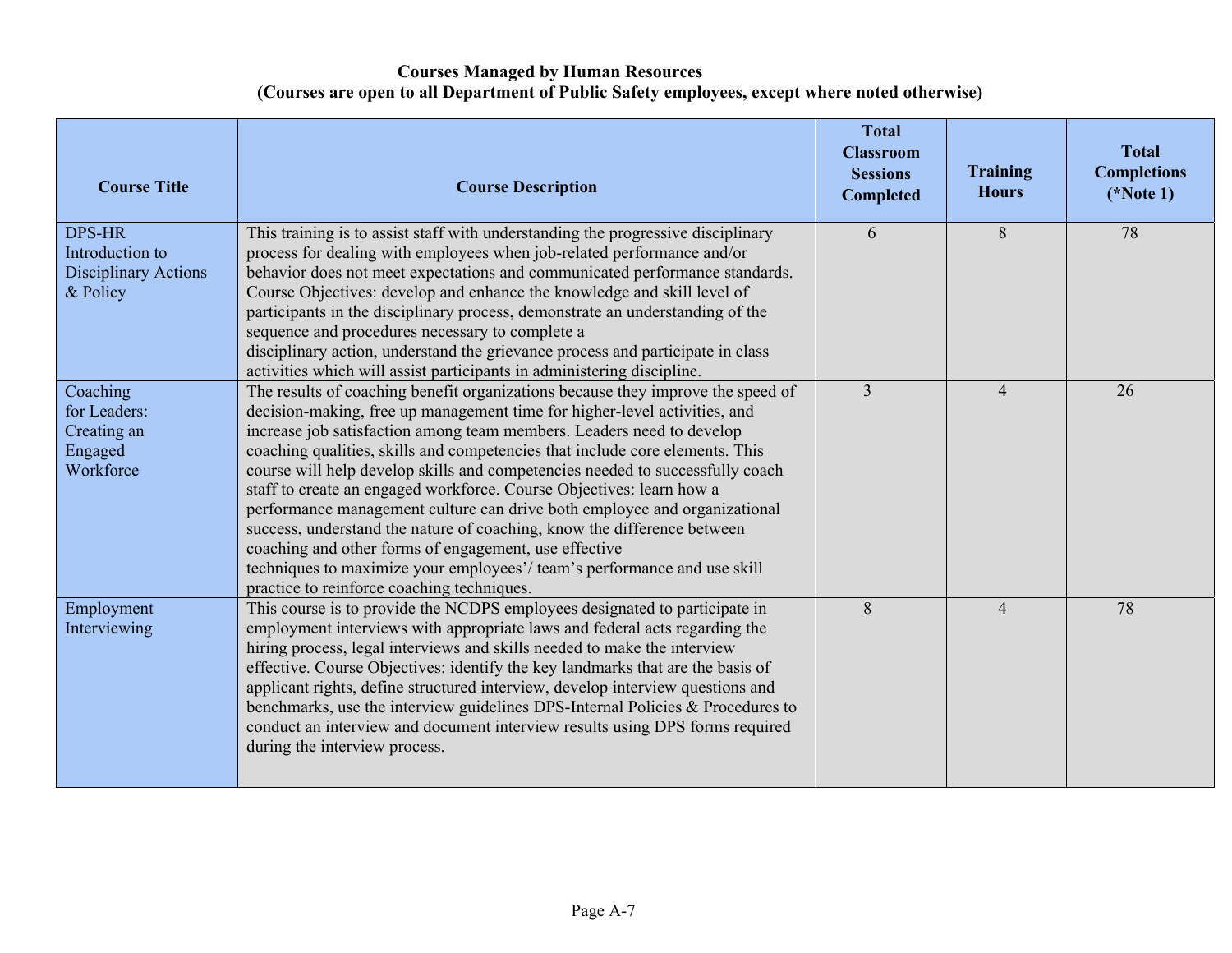| Course<br><b>Title</b>                                                         | <b>Course Description</b>                                                                                                                                                                                                                                                                                                                                                                                                                                                                                                                                                                                                                                                                                                                                                                                                               | <b>Total</b><br><b>Classroom</b><br><b>Sessions</b><br><b>Completed</b> | <b>Training</b><br><b>Hours</b> | <b>Total</b><br><b>Completions</b><br>$(*Note 1)$ |
|--------------------------------------------------------------------------------|-----------------------------------------------------------------------------------------------------------------------------------------------------------------------------------------------------------------------------------------------------------------------------------------------------------------------------------------------------------------------------------------------------------------------------------------------------------------------------------------------------------------------------------------------------------------------------------------------------------------------------------------------------------------------------------------------------------------------------------------------------------------------------------------------------------------------------------------|-------------------------------------------------------------------------|---------------------------------|---------------------------------------------------|
| LAAL-S:<br>Managing<br>Work for<br>Supervisors<br>(NCDPS)                      | This is a basic course for individuals who currently have formal supervisory<br>responsibility for frontline employees. Course Objectives: assess leadership<br>performance relative to seven Leading at all Levels competencies, describe the<br>three-step ethical decision-making process, set and maintain standards for<br>accountability, use proven productivity tools and techniques to work smarter and<br>serve customers better, use a change management model to respond positively to<br>new information and changing conditions and use effective communication and<br>coaching techniques to manage performance.                                                                                                                                                                                                         | $\overline{2}$                                                          | 16                              | $\overline{17}$                                   |
| LAAL-S:<br>Supervisory<br>Foundations<br>(NCDPS)                               | This is the initial leadership training course for those individuals who currently<br>have formal supervisory responsibility for frontline employees. Lead workers and<br>those who have more informal leadership roles should attend LAAL courses for<br>individual contributors. Course Objectives: describe the scope and<br>responsibilities of a frontline supervisor, identify supervisory competencies and<br>success factors, demonstrate the three steps to ethical decision making, set and<br>maintain standards of accountability for your team, define your customer<br>network and customer satisfaction metrics, describe how effective supervisors<br>lead change and use a structured two-way discussion model to ensure<br>communications are clear, efficient, results- focused and respectful.                      | $\overline{3}$                                                          | 16                              | 31                                                |
| <b>NCVIP New</b><br>Supervisor<br>Performance<br>Management<br><b>Training</b> | This course is mandatory for supervisors / managers and will provide an<br>overview of the Performance Management / NCVIP. Detailed information will<br>be given to allow managers to effectively manage and conduct performance<br>evaluations. Course Objectives: cover the three Performance Management<br>stages - Work Plan, Interim, and Annual Performance Evaluation (APE); cover<br>how supervisors / managers should effectively communicate with staff by using<br>discussion tools provided in the training, ensure employees have a clear<br>understanding of their performance expectations and core values and the<br>importance of documentation and feedback and ensure employees have a clear<br>understanding of how their performance expectations and core values<br>contributes to the agency goals /<br>mission. | 11                                                                      | 8                               | 148                                               |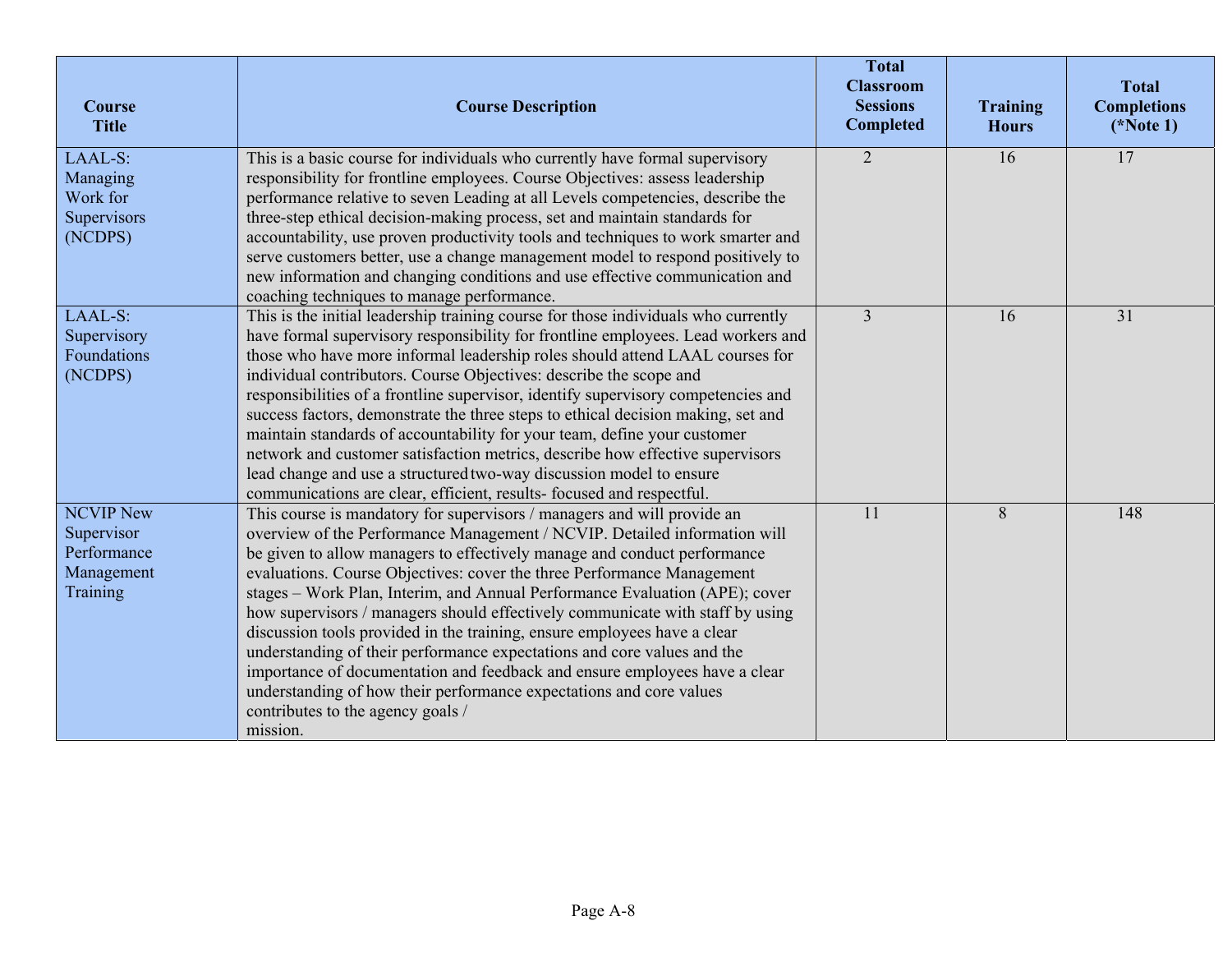| <b>Course Title</b>                   | <b>Course Description</b>                                                                                                                                                                                                                                                                                                                                                                                                                                                                                                                                                                                                                                                                          | <b>Total</b><br><b>Classroom</b><br><b>Sessions</b><br><b>Completed</b> | Training<br><b>Hours</b> | <b>Total</b><br><b>Completions</b><br>$(*Note 1)$ |
|---------------------------------------|----------------------------------------------------------------------------------------------------------------------------------------------------------------------------------------------------------------------------------------------------------------------------------------------------------------------------------------------------------------------------------------------------------------------------------------------------------------------------------------------------------------------------------------------------------------------------------------------------------------------------------------------------------------------------------------------------|-------------------------------------------------------------------------|--------------------------|---------------------------------------------------|
| Timesheet Training for<br>Supervisors | The purpose of this training is to provide the knowledge and resources needed<br>for supervisors to accurately document the attendance and absence of<br>employees ensuring that all compensation and leave benefits are correctly<br>administered. Course Objectives: familiarize staff with the basic steps of the<br>time administration Process, identify the policy and laws governing attendance,<br>absence and overtime compensation, define the methods used to document<br>attendance and absence, identify procedures to document attendance ensuring<br>proper credit for premium hours is applied and understand leave functions and<br>the procedures to document absences properly. |                                                                         |                          | 31                                                |